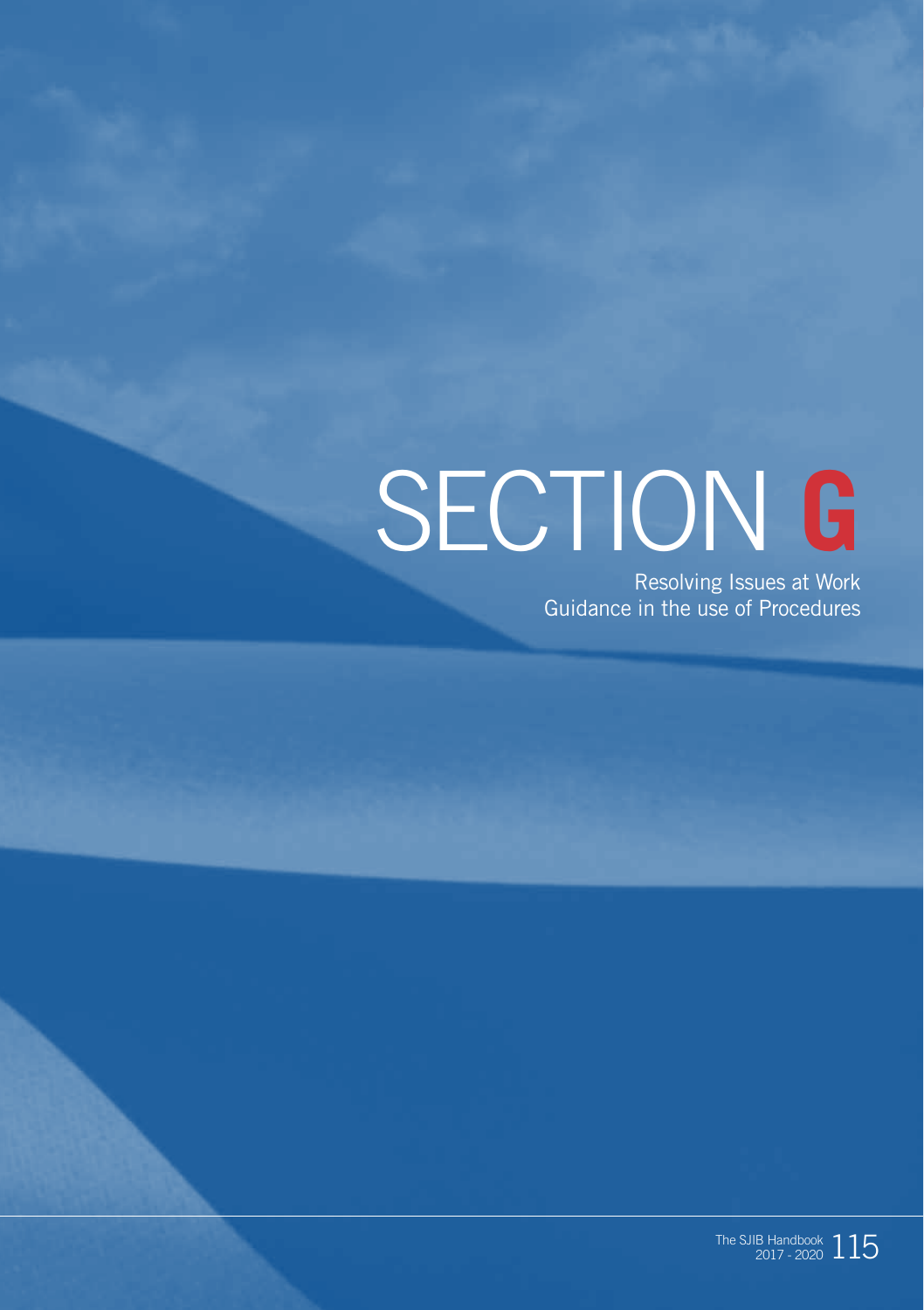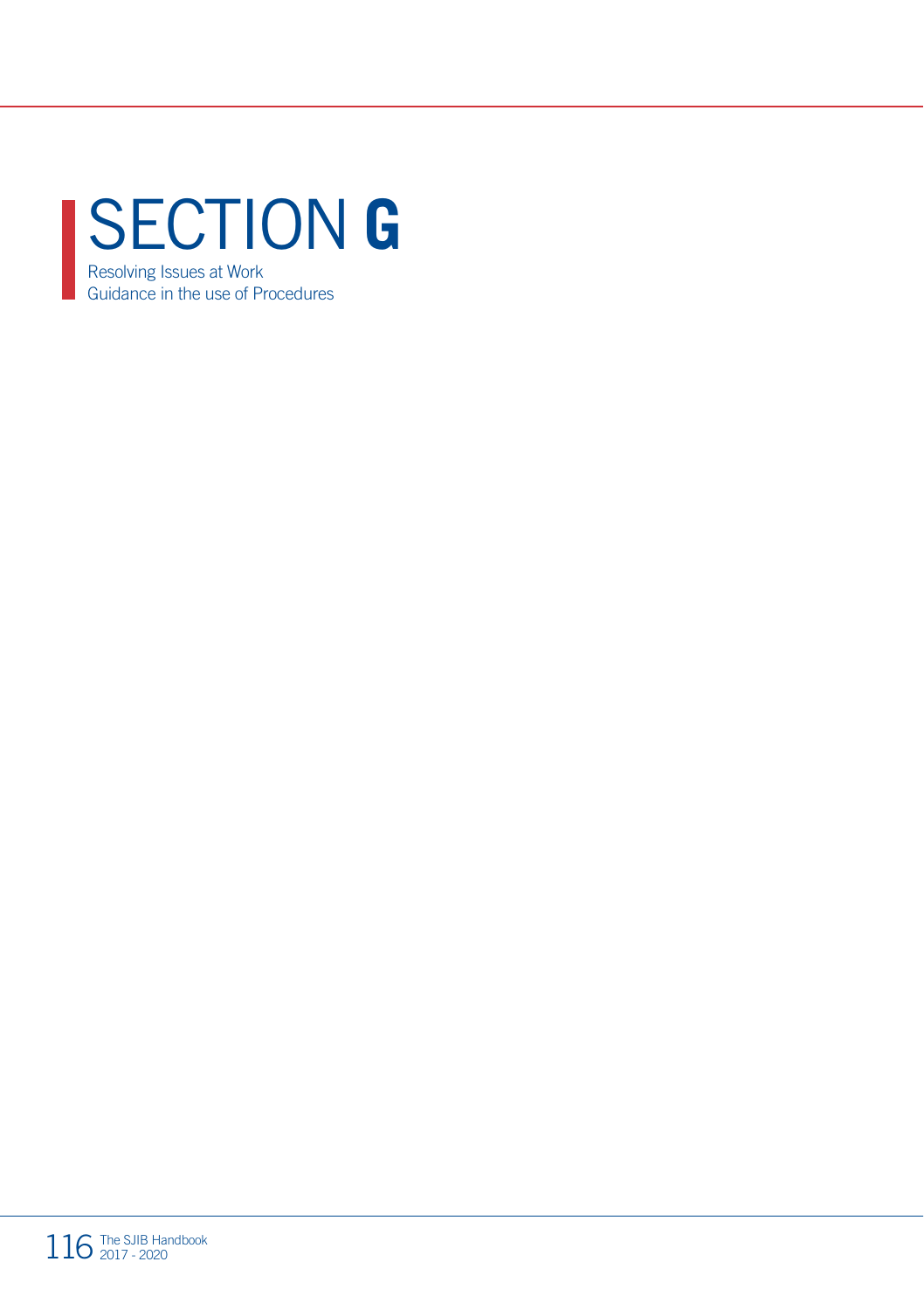| G1             | ------------------------------------ 118<br>Introduction |  |
|----------------|----------------------------------------------------------|--|
| G <sub>2</sub> | Reasons for this Guidance ---------------- 118           |  |
| G3             | Application and Scope ---------------------- 118         |  |
| G4             | Understanding the Guidance ------------ 118              |  |
| G5             | Operative Conduct Expectations -------- 119              |  |
| G6             | Disciplinary, Grievance and                              |  |
|                | Dismissal Appeals Procedures ---------- 120              |  |
| G7             | <b>Handling Disciplinary Issues in</b>                   |  |
|                | the Workplace -------------------------------- 121       |  |
| G8             | Appropriate Disciplinary Action,                         |  |
|                | <b>Communication and Duration</b>                        |  |
|                | of Warnings ----------------------------------- 122      |  |
| G9             | Exceptional Cases -------------------------- 124         |  |
| G10            | Domestic Appeals Procedure ------------ 126              |  |
| G11            | Revision to this Guidance ----------------- 126          |  |
|                |                                                          |  |

| <b>APPENDIX G1</b>                                                                                                          |
|-----------------------------------------------------------------------------------------------------------------------------|
| <b>APPENDIX G2</b><br>Company Suspension Letter (Sample) --------- 128                                                      |
| <b>APPENDIX G3</b><br>Company Letter Inviting an Operative to a<br>Disciplinary Hearing (Sample) ------------------- 129    |
| <b>APPENDIX G4</b><br>Company Letter Advising an Operative of Post<br>Hearing Decision (Sample) ----------------------- 130 |

#### **APPENDIX G5**

| Company Letter Confirming                            |  |
|------------------------------------------------------|--|
| Date of Appeal Hearing (Sample) ---------------- 131 |  |

#### **APPENDIX G6**

Company Letter Advising an Operative of Appeal Decision (Sample) ------------------------ **132**

#### **APPENDIX G7**

The SJIB Procedure for Handling and Resolving Disciplinary and Redundancy Dismissal Appeals ---------------------------------- **133**

#### **ANNEX G7**

Appeals against Dismissal – National Dispute Committee Practice Directions --------------------------------- **135**

#### **APPENDIX G8**

The SJIB Procedure for Handling and Resolving Individual and Collective Grievances ------------------------------ **137**

#### **ANNEX G8**

| Regional Dispute Committee                               |  |
|----------------------------------------------------------|--|
| (Stage 3) Practice Directions ---------------------- 140 |  |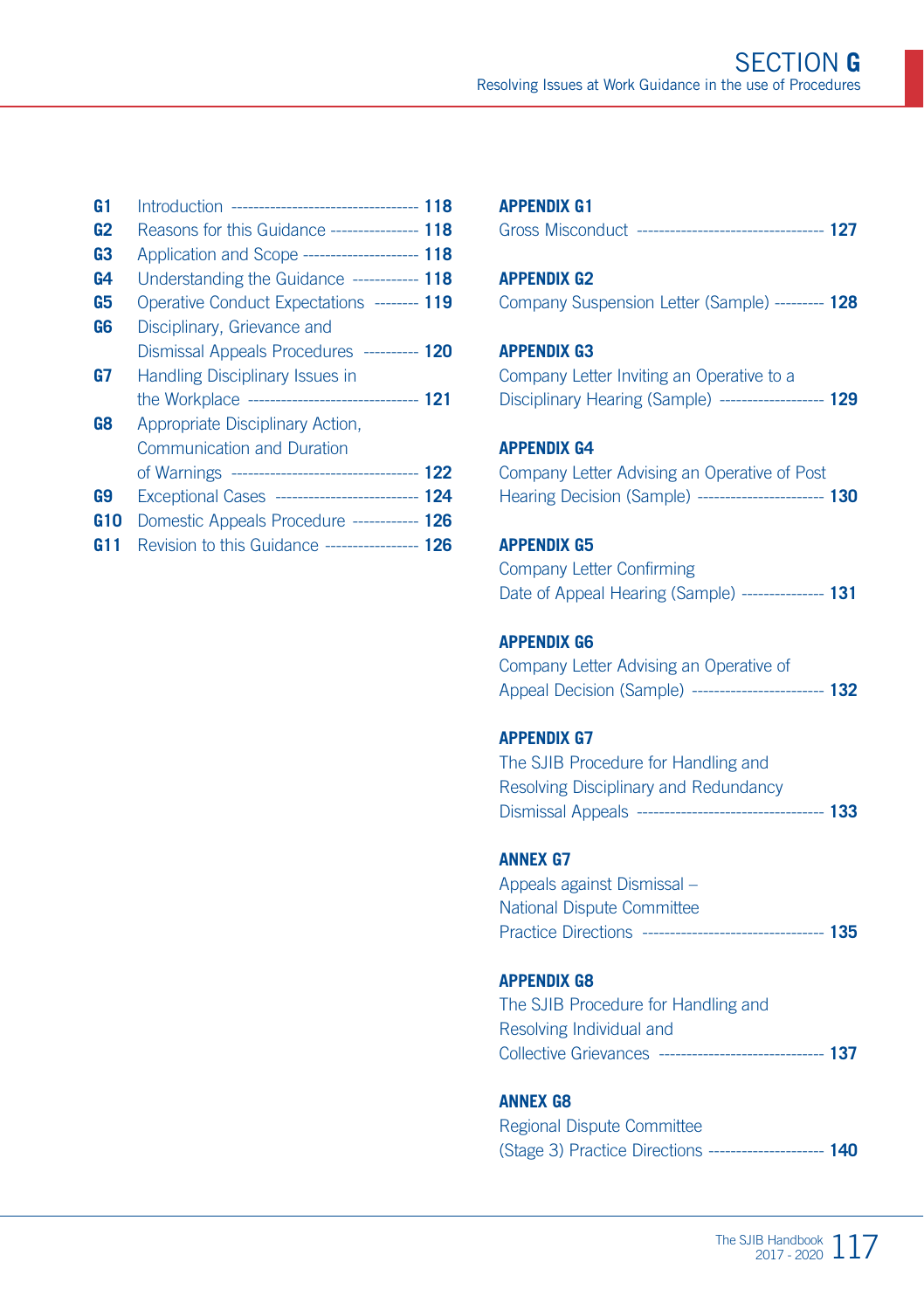### G1. Introduction

G1.1 This Section provides guidance on the grievance and disciplinary procedures, resolving grievances and managing appeals from disciplinary or redundancy dismissals.

### G2. Reasons for this Guidance

- G2.1 This Guidance meets the requirements of the Employment Rights Act 1996, other relevant legislation and of associated Codes of Practice and Guidance, as published by ACAS. All employers shall ensure that a copy of this Guidance is accessible to their Operatives.
- G2.2 The aim of the Guidance is to promote fairness in the treatment of Operatives and to indicate expected levels of performance and conduct.
- G2.3 The Guidance also provides a comprehensive industry disputes procedure which can be invoked to resolve grievances and any appeals against disciplinary or redundancy dismissals, when matters have not been resolved through a company's domestic procedures.
- G2.4 When an Operative fails to reach the required standards of performance and has not responded to the opportunities provided for improvement or has committed a breach of the rules, the appropriate disciplinary action, as set out in the Guidance can be taken.

### G3. Application and Scope

G3.1 This Guidance, and the disciplinary proceedings included within it, applies to all Operatives employed under SJIB terms and conditions.

### G4. Understanding the Guidance

- G4.1 Any Operative requiring clarification should first approach the employer, then the Union or the SJIB.
- G4.2 Only the SJIB can give definitive rulings on its application.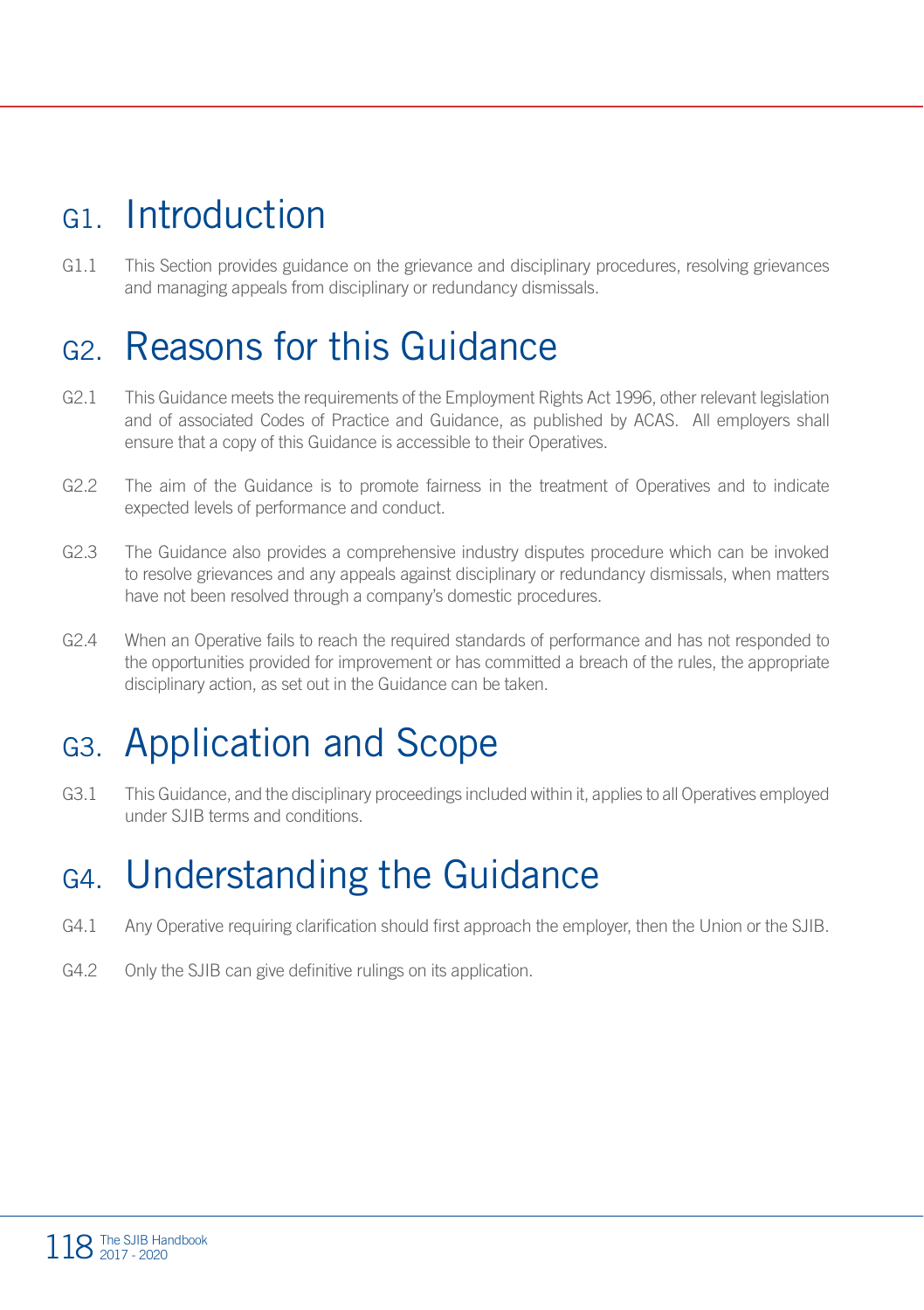### G5. Operative Conduct Expectations

#### G5.1 **Policy Statement**

The paragraphs below outline the broad expectations of Operative conduct and the procedures which may be applied when the expected standards of conduct and behaviour are breached.

#### G5.2 **General Behaviour**

Operatives are expected to behave in a professional manner and to extend courtesy and respect to customers, clients and colleagues at all times.

#### G5.3 **Timekeeping**

- a) Frequent, or excessive, lateness, or leaving the job early or extending any breaks, without permission, can result in disciplinary action being taken.
- b) Operatives who agree to work overtime but who later fail to honour their undertaking, without good reason, will be regarded as absent without permission.

#### G5.4 **Sickness**

An Operative who is too ill to come to work should inform his/her employer on the first day of absence. A self-certificated absence form is required to cover the first seven days of absence. If the illness persists for more than seven days, including weekends, the absence must be supported by a Statement of Fitness for Work.

#### G5.5 **Unauthorised Absence**

- a) Unauthorised absence can result in disciplinary action being taken.
- b) Unauthorised absence or lateness in attending college by Adult Trainees and Apprentices will be treated in the same way as an absence from their place of work.

**Note:**For further information refer to the SJIB Apprentice and Adult Training Schemes Guide.

- G5.6 Permission for time off work, e.g. to accommodate an Operative's domestic and personal requirements including, but not limited to, bereavement, travel disruption and other emergency situations should, where possible and appropriate, be sought in advance.
- G5.7 All Operatives are expected to carry out their work to acceptable standards.
- G5.8 The planning and supervision of work is primarily the responsibility of the employer but Operatives are expected to co-operate in anticipating delays and achieving an acceptable level of performance and productivity.
- G5.9 Refusing to obey a reasonable instruction will be regarded as non-co-operation and may lead to disciplinary action.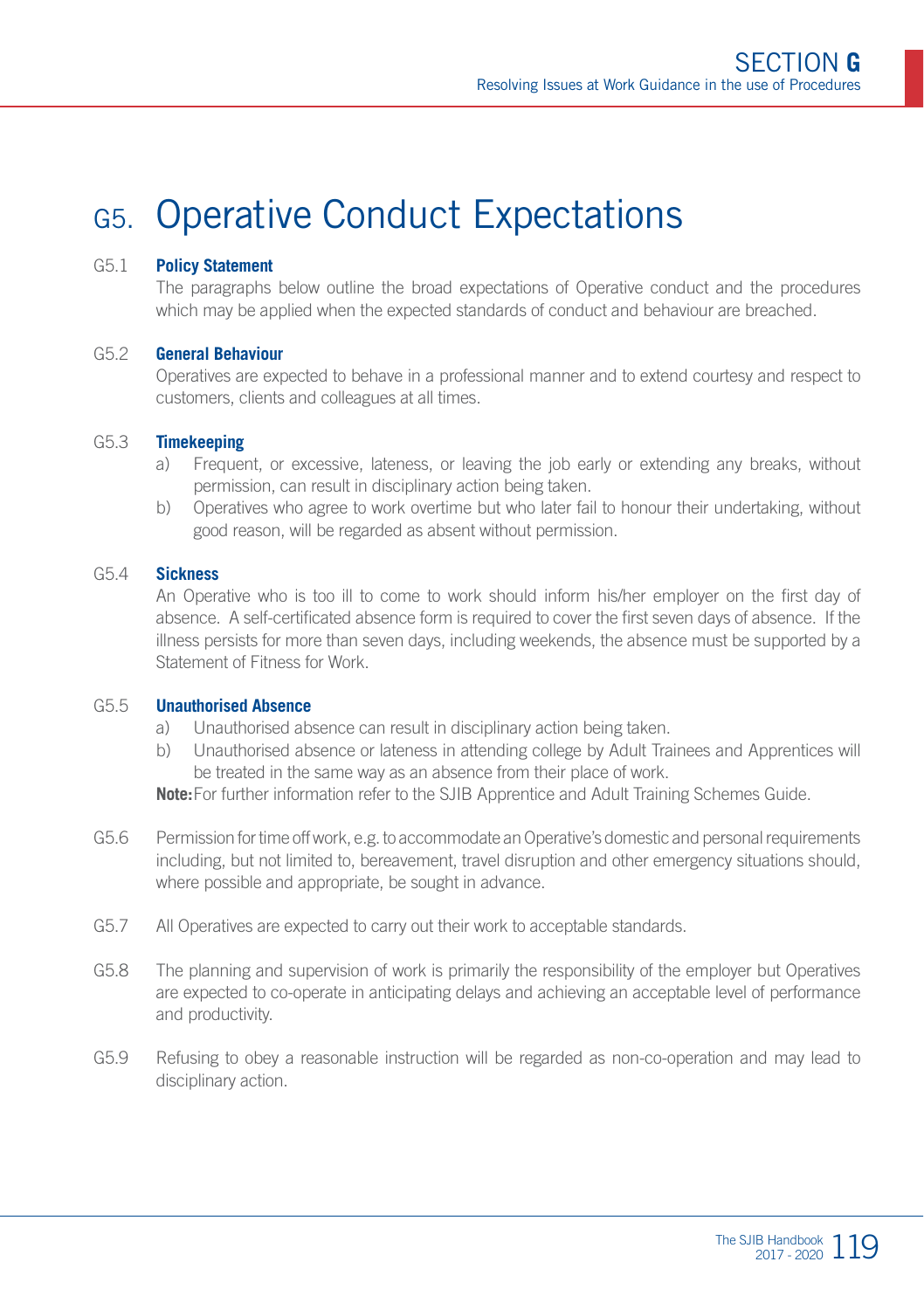### G5. Operative Conduct Expectations continued

G5.10 Misuse of materials, plant, equipment, tools and employer's or client's property, or a breach of instructions can result in disciplinary action.

#### G5.11 **Health, Safety and Welfare**

- (a) All Operatives are required to observe statutory requirements and company rules specified by their employer relating to health, safety and welfare.
- (b) For health and safety reasons Operatives should be suitably and safely dressed and, where required, wear the appropriate Personal Protective Equipment (PPE). Employers may specify in more detail the particular arrangements applicable to their own organisations, for example, whether certain styles of clothing and footwear are appropriate in the prevailing conditions on site and are acceptable for safety reasons.
- G5.12 Refusing, neglecting or failing to observe safety rules and precautions, or a failure to properly use and maintain PPE provided by the employer, may result in disciplinary action.

### G6. Disciplinary, Grievance and Dismissal Appeals Procedures

- G6.1 All employers are required to have formal company procedures in place, based on the ACAS Code of Practice, which addresses disciplinary issues, Operative grievances and the management of any appeals arising from disciplinary and redundancy dismissals and the resolution of grievances.
- G6.2 If the matter cannot be resolved through the company's domestic procedures, the SJIB Formal Disputes Procedures may be invoked to resolve any grievance, disciplinary or redundancy appeals issues.
- G6.3 These procedures deal fully with the processing and presentation of relevant material, administrative control, time scales of the various stages of applications and give general guidance to all parties.
	- (a) Where disciplinary and redundancy issues cannot be resolved through the company domestic appeal process, the SJIB Procedure for Handling and Resolving Disciplinary and Redundancy Dismissal Appeals, referred to in Appendix G7, shall be followed.
	- (b) Where grievance situations cannot be resolved through the company domestic process, the SJIB Procedure for Handling and Resolving Individual and Collective Grievances, referred to in Appendix G8, shall be followed.
- G6.4 Where an employer has exhausted the opportunity for resolving an issue using his domestic procedures, that issue can be referred to Stage 2 of the SJIB Procedure, as set out in Appendix G8, and any subsequent stages of that Procedure, as appropriate.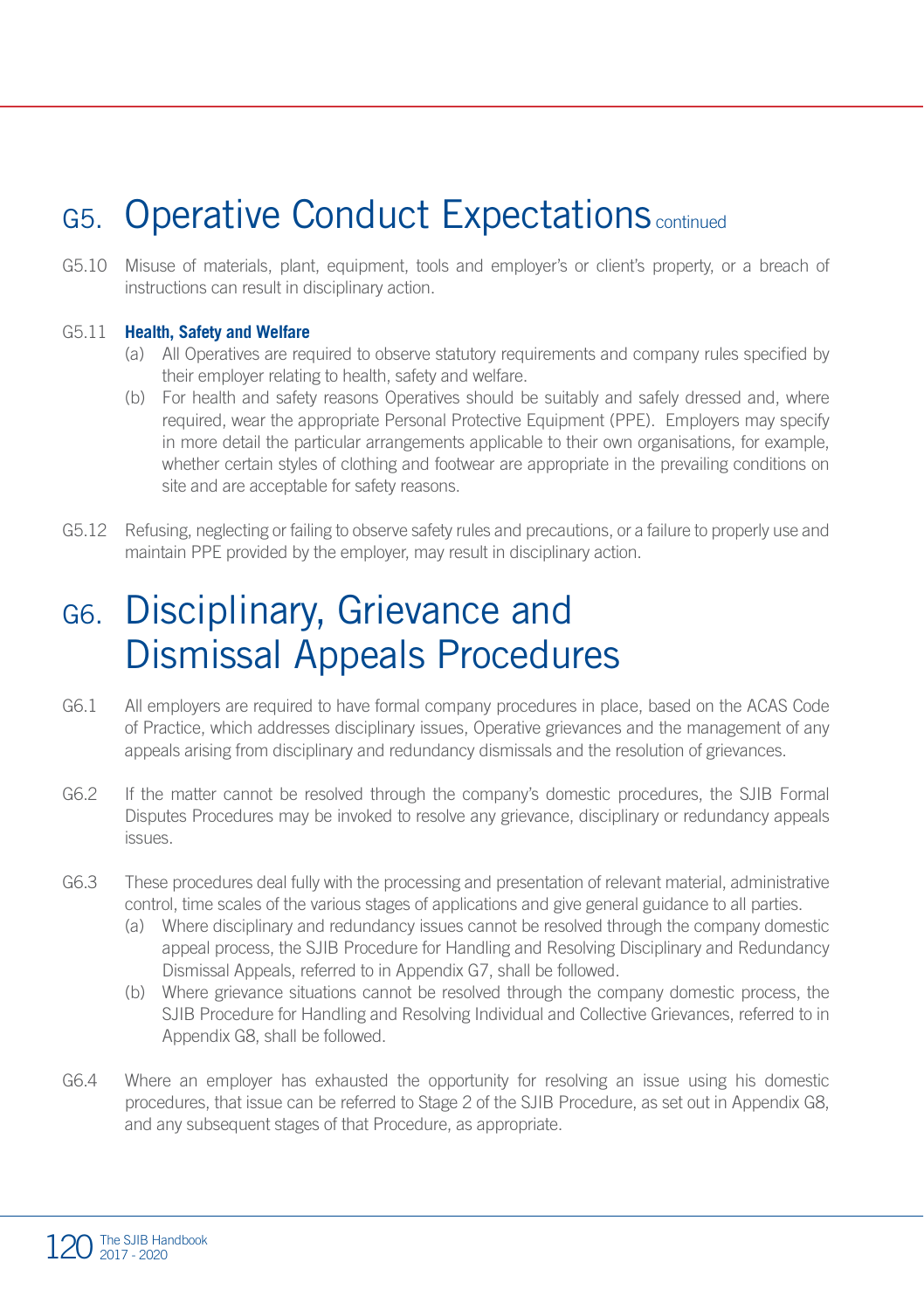### G7. Handling Disciplinary Issues in the **Workplace**

- G7.1 Once an employer has identified an issue of poor performance, absenteeism/lateness or minor misconduct involving an Operative, it is good practice to seek to address the issue with the Operative directly, either informally (e.g. informal verbal caution) or as part of a more formal process established by the employer (e.g. absence management, individual Operative assessment, job appraisal review  $eta^{\dagger}$
- G7.2 An Operative's performance on the job may fall short of the required standard because the Operative has not had adequate training, or is unable to do the work to the required standard for another reason. Prior to invoking a formal capability procedure which could lead to dismissal, an employer must:
	- Indentify the particular issues with the Operative's performance.
	- Ensure the Operative understands what those issues are.
	- Provide the Operative with appropriate support and training to address the performance issues identified.
- G7.3 It is important that the employer carries out the necessary investigations of potential disciplinary matters within five working days, to establish the facts of the matter and to determine whether it is appropriate to convene a disciplinary hearing.
- G7.4 Where the employer considers that he cannot allow the Operative to remain at work while a matter is being investigated, the Operative can be suspended, with pay, unless and until a decision about any disciplinary action has been taken. An Operative should be notified in writing of his suspension (see Appendix G2).
- G7.5 The period of suspension should be as brief as possible, should be kept under review and it should be made clear to the Operative that the suspension is not considered to be punitive and is not a disciplinary sanction.
- G7.6 Nevertheless, it should be made clear that, once an investigation is completed, a hearing may be convened and disciplinary action may follow.
- G7.7 Following the conclusion of the investigation(s) referred to in Paragraphs G7.3 and G7.4 above, a decision shall be made as to whether there is a case to answer.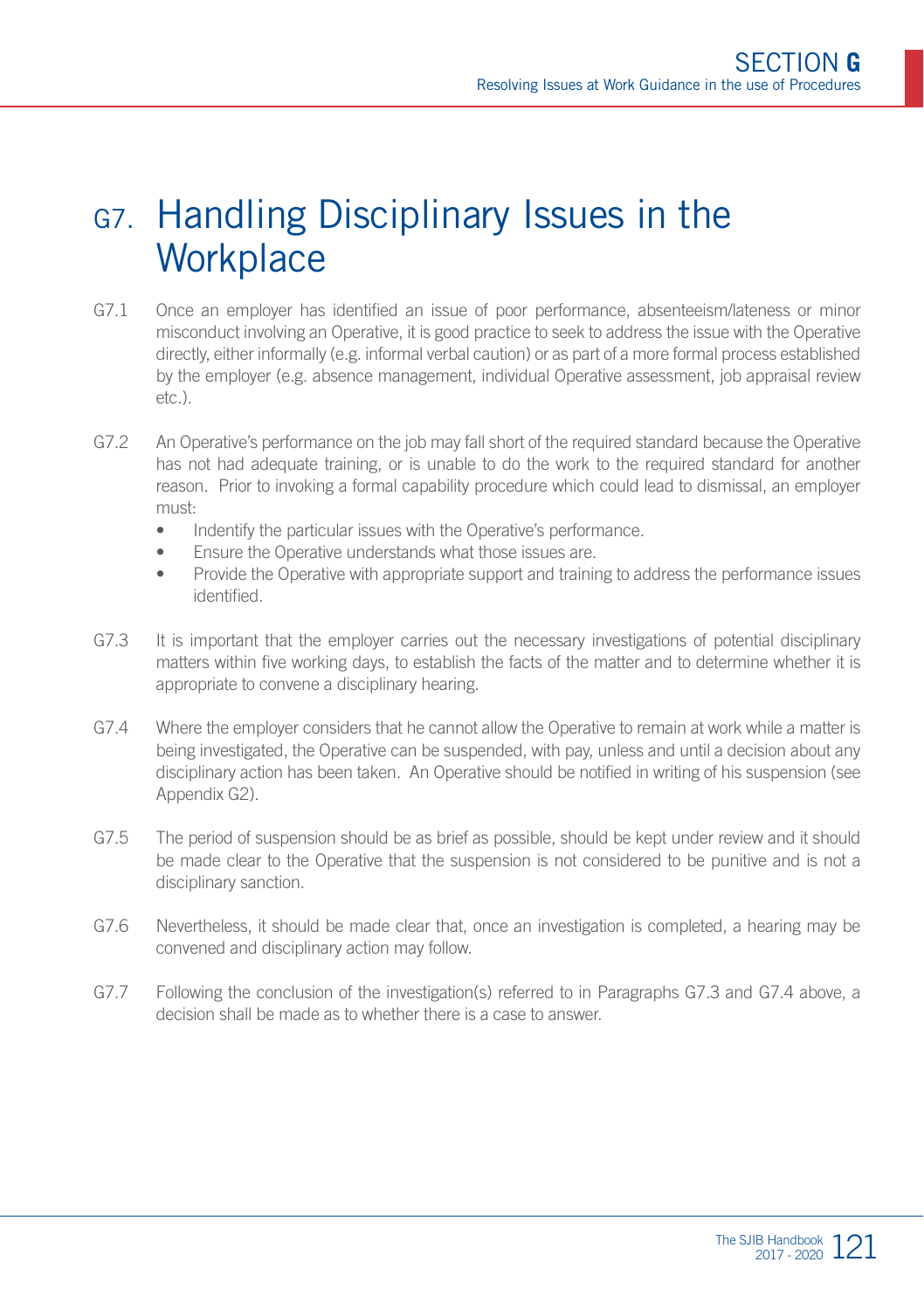### G7. Handling Disciplinary Issues in the Workplace continued

- G7.8 If a disciplinary hearing is to be convened, the Operative should be notified of this in writing no later than five working days following the decision. The hearing itself should be convened no later than ten working days following the notification. The notification should contain sufficient information to enable the Operative to prepare to defend his position at a disciplinary hearing. Operatives have the right to request any evidence relevant to the case prior to the disciplinary hearing. The time and venue of the disciplinary hearing should be set down and the Operative advised of his right to be accompanied at the hearing either by a fellow worker, a trade union representative or an official employed by the Union who has been certified by the Union as being competent to accompany an Operative (see Appendix G3).
- G7.9 The Operative should be given the opportunity to state his position at the hearing, allowing the employer to fully consider the matter before reaching a decision.
- G7.10 No disciplinary sanction shall be applied until a disciplinary hearing has taken place.

### G8. Appropriate Disciplinary Action, Communication and Duration of Warnings

- G8.1 In reaching a decision following a disciplinary hearing, the employer should decide whether or not any further disciplinary or any other action is justified and inform the Operative accordingly in writing.
- G8.2 Verbal warnings may well suffice e.g. for minor time-keeping offences, or careless inattention to detail, not resulting in serious faults. The purpose of such warnings is to improve future performance. The employer will provide training/support as appropriate. A record should be kept on the file of the Operative concerned for a period of six months (see Appendix G4).
- G8.3 Where misconduct is confirmed or, where, after a period of further training/support on the job, the Operative continues to perform unsatisfactorily, the Operative may be given a written warning. A record should be kept on the file of the Operative for a period of six months (see Appendix G4).
- G8.4 A further act of misconduct, or failure to improve on performance within a set period, may result in a final written warning. A record of the written warning should be kept on the file of the Operative concerned for a period of 12 months (see Appendix G4).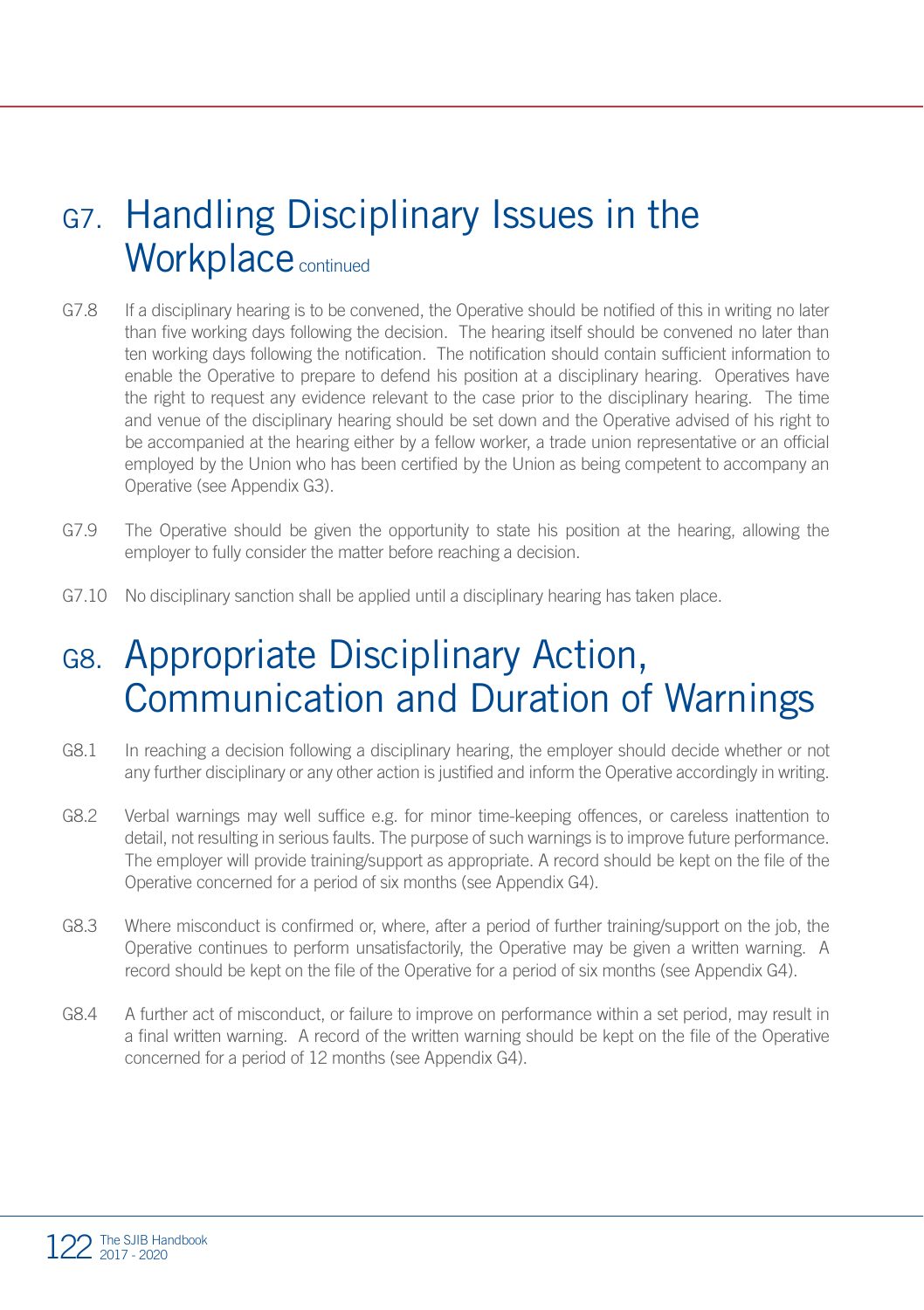- G8.5 Written warnings should contain the information shown in Appendix G4, which is in the form of a template letter.
- G8.6 If the Operative's misconduct or unsatisfactory performance is sufficiently serious, it may be appropriate to move directly to a final written warning. This may happen where the Operative's actions have had, or are liable to have, a serious or harmful impact on the organisation.
- G8.7 A written, or final written warning should set out the nature of the misconduct or poor performance and the change in behaviour or improvement in performance required (with timescales). The Operative should be told how long the warning will remain current. The Operative should be informed of the consequences of further misconduct, or failure to improve performance, within the set period following a warning.
- G8.8 The intention is that most disciplinary action will have the effect of improving behaviour or work performance. Accordingly, except where gross misconduct has occurred, an Operative would not normally be dismissed for a first breach of discipline.
- G8.9 When an Operative's actions are so serious that they fall into the category of gross misconduct dismissal without notice, even for a first offence, may be appropriate. Examples of gross misconduct are set out in Appendix G1.
- G8.10 It is important that no dismissal should take place without going through the steps detailed within Appendix G7.
- G8.11 Employers are responsible for ensuring that Operatives know who their immediate Line Manager is. Employers are advised to publicise job titles and those individuals who have the authority to dismiss and/or who will hear appeals. A decision to dismiss should only be taken by a manager who has the authority to do so. At the very least, wherever possible, no dismissal must be actioned by the Operative's immediate Line Manager without any reference to the next level of management. However, in many small organisations, there may be only one person, perhaps a sole proprietor, who alone has the authority to discipline and dismiss Operatives and to hear appeals, and he will have the ultimate responsibility in such cases.
- G8.12 An Operative should be informed within five working days of the reasons for his dismissal, the date on which the employment contract will end, the appropriate period of notice, if any, and his right of appeal (see Appendix G4). Where an Operative is persistently unable or unwilling to attend a disciplinary meeting, without good cause, the employer can make a decision on the evidence available and confirm the decision in writing (see Appendix G4). However, the Operative should be given an opportunity to attend in the knowledge that a decision could be made in his absence.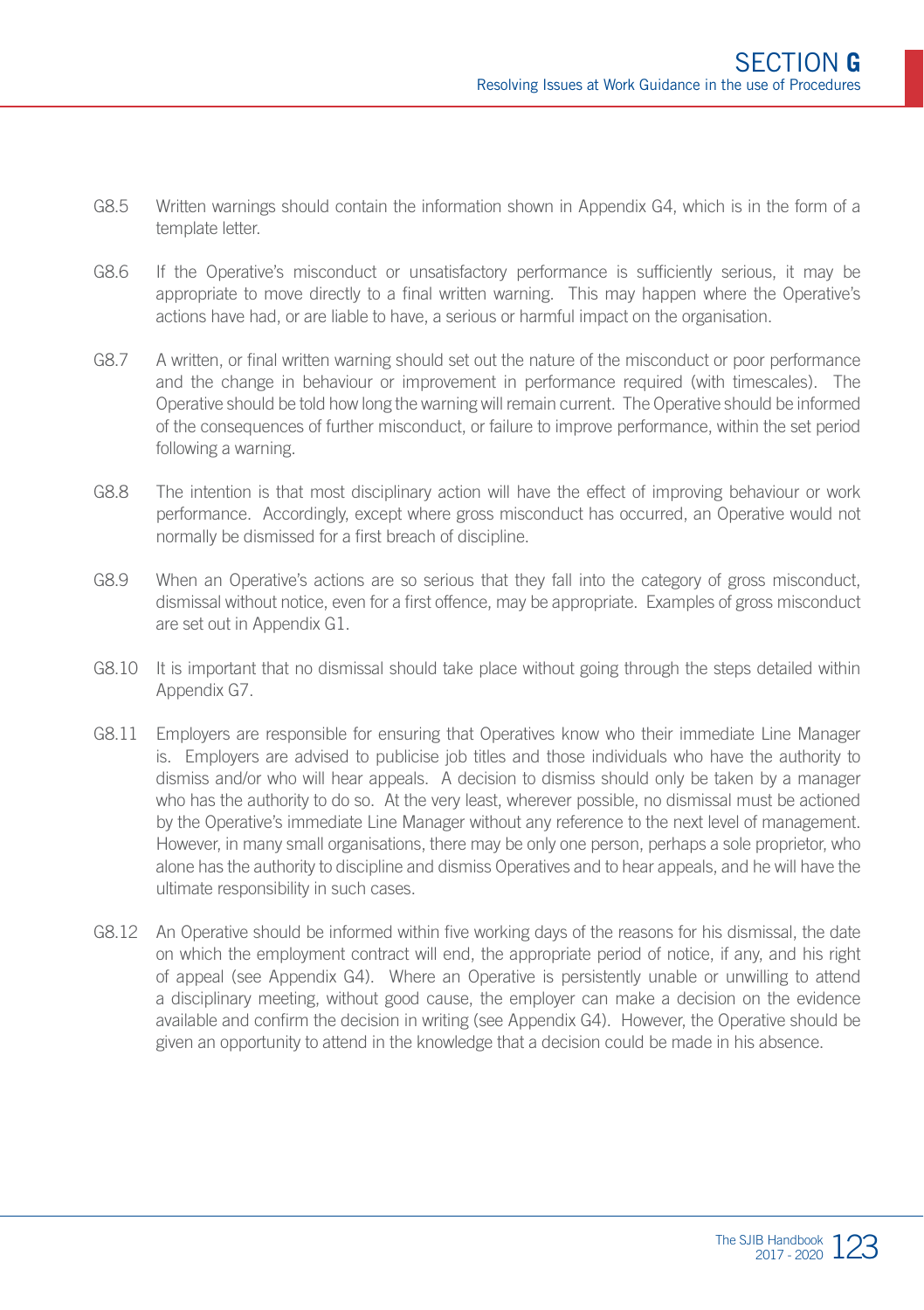### G8. Appropriate Disciplinary Action, Communication and Duration of Warnings continued

- G8.13 Employers should keep records detailing the nature of the breach of disciplinary rules, the action taken and the reasons for it, whether an appeal was lodged and its outcome and subsequent developments. This is essential to the process, particularly if further formal stages of procedure are invoked.
- G8.14 Employers are advised that all warning letters/statements, particularly final warnings, issued to Operatives who are Union members, should, upon request, be copied to the Union Regional Officer. Details of all disciplinary action to be taken against an accredited Shop Steward, or other properly appointed Union representative, should be given to the Union in advance of any such disciplinary action. Written warnings should not be issued to shop stewards, or other properly appointed Union representatives, nor should their dismissal be effected, without first giving prior notice to the Union and discussing the circumstances of the case with the Union Regional Officer.

### G9. Exceptional Cases

#### G9.1 **Shift Work and Isolated Locations**

(a) Employers will need to make special provisions, where required, when dealing with disciplinary matters where e.g. Operatives are working on night shift, or on isolated sites, where a supervisor or manager, with authority to take disciplinary action, is not on site at the time. That an incident does not come to an employer's attention until some time after the event will not preclude disciplinary action being taken, provided the matter is dealt with promptly once the employer is made aware of the circumstances.

#### G9.2 **Union Representatives**

(a) Shop Stewards and other properly appointed Union representatives are subject to the same disciplinary arrangements as all other Operatives insofar as they relate to their workmanship and conduct as specified elsewhere in this Guidance. Their legal rights and those of other Operatives, where Union activities are concerned, will be respected by their employers. The reference to Shop Stewards and other Union representatives in no way implies that separate standards or conditions apply to them, but simply recognises that industrial relations problems can arise if disciplinary action is perceived to be an attack on the Union's function where the employer's stated intention is to ensure that standards are consistently applied. That is to say, employers will accord reasonable facilities to the Shop Stewards and other Union officials for the purpose of carrying out their Union duties, and will in no way victimise or penalise them for so doing, but such persons should otherwise conduct themselves in accordance with this Guidance which applies equally to themselves and to their workmates.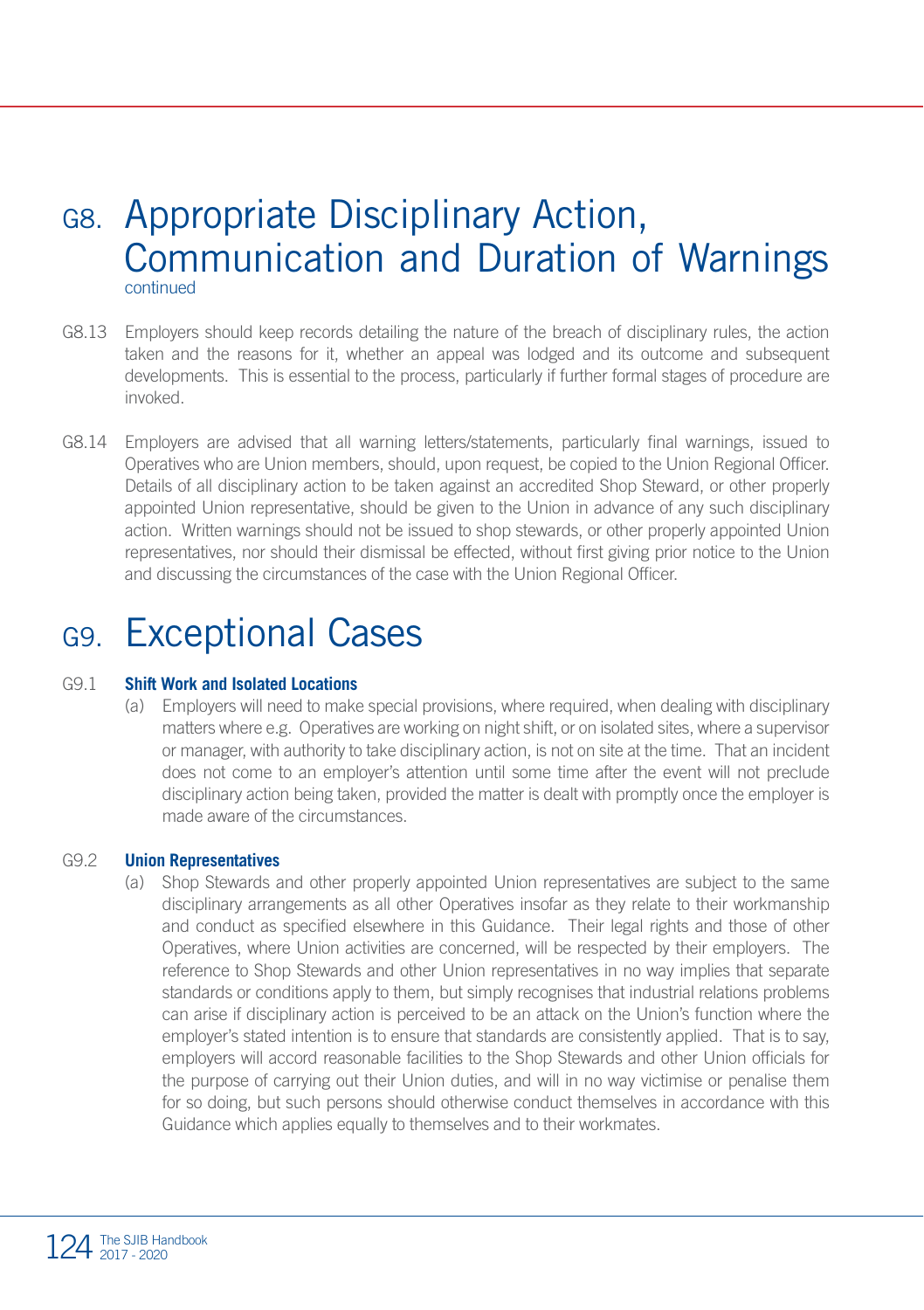(b) Prior to commencing any form of disciplinary action (or disciplinary investigation) against a recognised Union Senior Shop Steward/Shop Steward/Health and Safety Representative, the employer will contact the appropriate local Union Regional Officer.

#### G9.3 **Criminal Offences Outside Employment**

- (a) The ACAS Code of Practice states that criminal offences outside employment should not be treated as an automatic reason for dismissal, regardless of whether the offence has any relevance to the duties of the Operative. The main consideration should be whether the offence is one that makes the Operative unsuitable for this type of work or unacceptable to other Operatives.
- (b) Operatives will normally not be dismissed simply because a charge against them is pending or because they are absent having been remanded in custody.
- (c) However, if an Operative is remanded in custody and the employer's work requirements are such that it must recruit a replacement, the employer may terminate his employment and this should be communicated in writing to the Operative in custody. It should be made clear to the Operative that, on release from remand, he may be considered for any subsequent vacancy that arises.
- (d) If an Operative is imprisoned, he should be informed in writing by letter that his employment has been terminated, on the grounds that he is unable to perform the contract of employment.

#### G9.4 **New Operatives Working a Probationary Period**

- (a) If employers operate a probationary period, during which employment can be terminated by either party, they must make clear to the Operative the length of the probationary period, what the required standards are and give any warnings necessary during the probationary period in a formal manner, so that Operatives understand the standards required of them.
- (b) The Written Statement of Employment Particulars provided to the Operative should state clearly what process will apply in the event that the Operative fails to meet the standards required in the probationary period and that the employment may be terminated during the probationary period.
- (c) The probationary period for Apprentices is six months, as specified in the SJIB Training Schemes Guide (see Section J - Apprentice and Adult Training Schemes Guide).

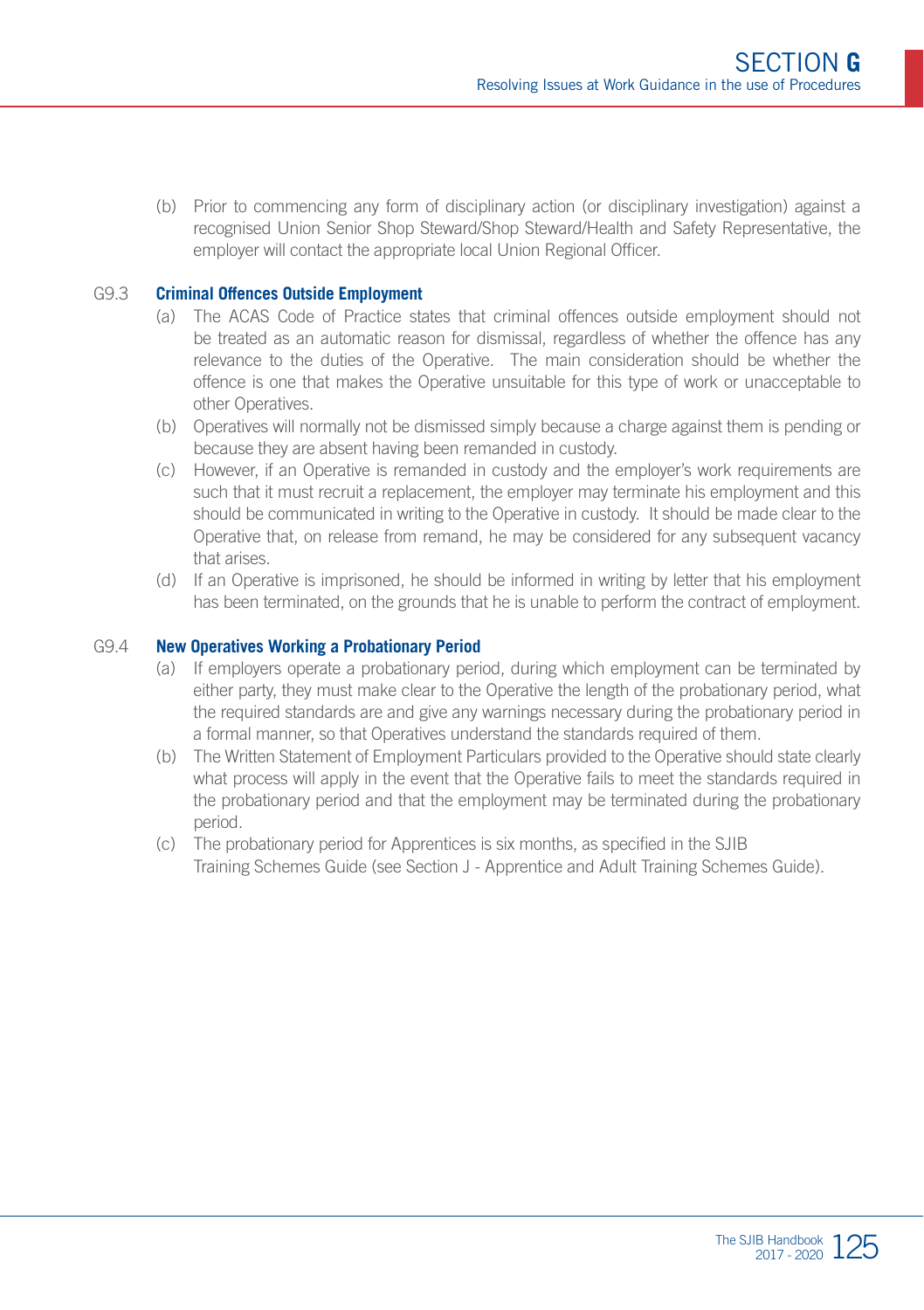### G10.Domestic Appeals Procedure

- G10.1 Operatives have the right of appeal against formal disciplinary action. In all disciplinary cases, appeals will follow the SJIB Procedures for Handling and Resolving Disciplinary and Redundancy Dismissal Appeals (see Appendix G7).
- G10.2 Any appeal against a verbal, written, final warning or notice of dismissal should be made, in the first instance, through the employer's disciplinary procedure which should provide for a domestic appeals meeting.
- G10.3 The appeal should be made in writing by the Operative no later than ten days after the decision of the Disciplinary Hearing was made known.
- G10.4 An Operative appealing against such a decision will be invited, in writing, to an Appeal Hearing to be held at a mutually convenient time but no later than ten days from the receipt of the appeal request. (See Appendix G5).
- G10.5 A written decision following an appeal should be issued within five working days and should specify the reasons for the decision (see Appendix G6).

### G<sub>11</sub> Revision to this Guidance

G11.1 The SJIB, that is the employers and the Union, will periodically review this Guidance in the light of developments in employment legislation, or industrial relations practice and, if necessary, revise it in order to ensure its continuing relevance and effectiveness, and, in the event of any such changes, make appropriate arrangements to publicise them to its members. Alterations to this Guidance will be made by the SJIB.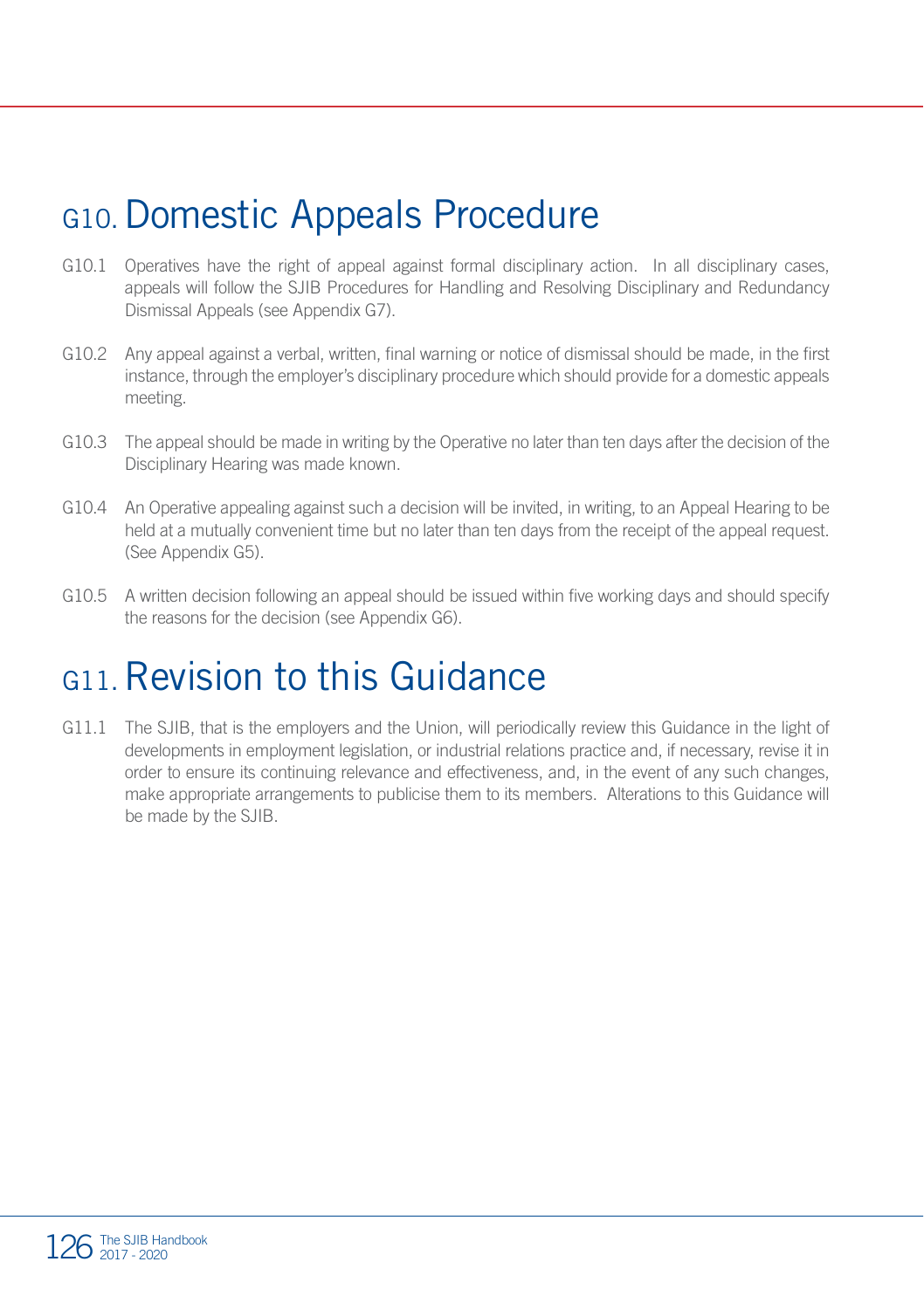#### **GROSS MISCONDUCT**

Actions leading to dismissal without notice, for a first offence, will be serious breaches of conduct, negligence or breaches of the National Working Rules and include, but are not limited to the following:

- (a) Violent or threatening behaviour including wilful damage to employer's or client's property.
- (b) Fraud or theft.
- (c) Incapacity due to alcohol and/or drugs.
- (d) Contravention of employers, clients or statutory regulations, including safety regulations.
- (e) Indecent behaviour.
- (f) Contravention of the Company Rules which are normally displayed on notice boards and in the canteen and are explained at Operative Induction sessions.
- **Note:**The above categories do not constitute an exhaustive list of offences and are by way of example only.

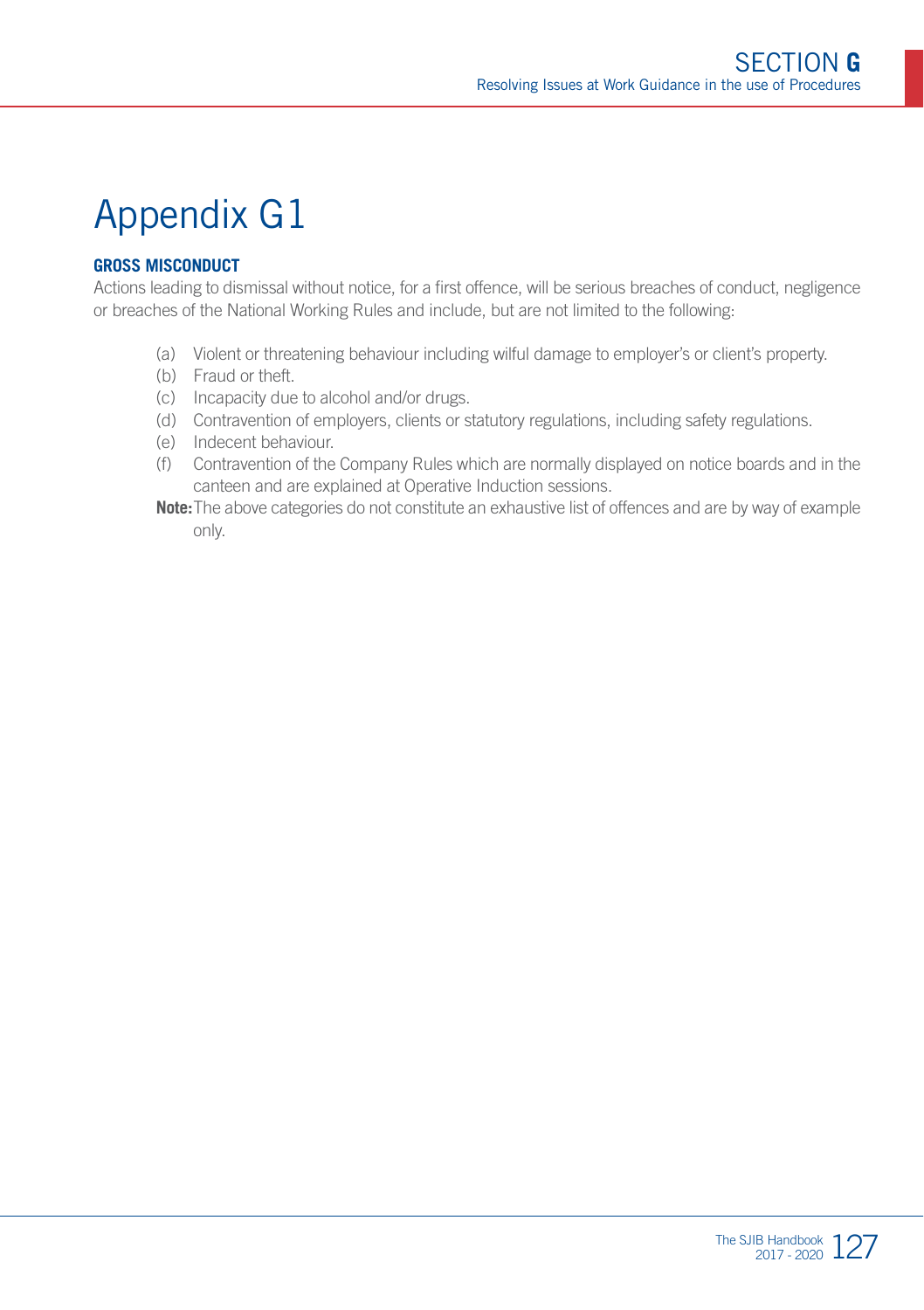#### **COMPANY SUSPENSION LETTER (SAMPLE)**

[Address]

[Date]

Dear [Operative's Name],

This letter is to advise you that, from **[date]**, you are suspended, on basic pay, in order that the company may conduct an investigation into an allegation that you have **[Detail of possible offence]**.

During your suspension, you may not attend your place of work other than for the purpose of attending an investigation review and/or Disciplinary Hearing. You will not be permitted to contact any other Operatives, staff, suppliers or customers of the company without the company's consent, with the exception of your Union representative.

I will write to you further within five working days to arrange a suitable date for your Disciplinary Hearing where this matter can be discussed in detail.

Yours sincerely,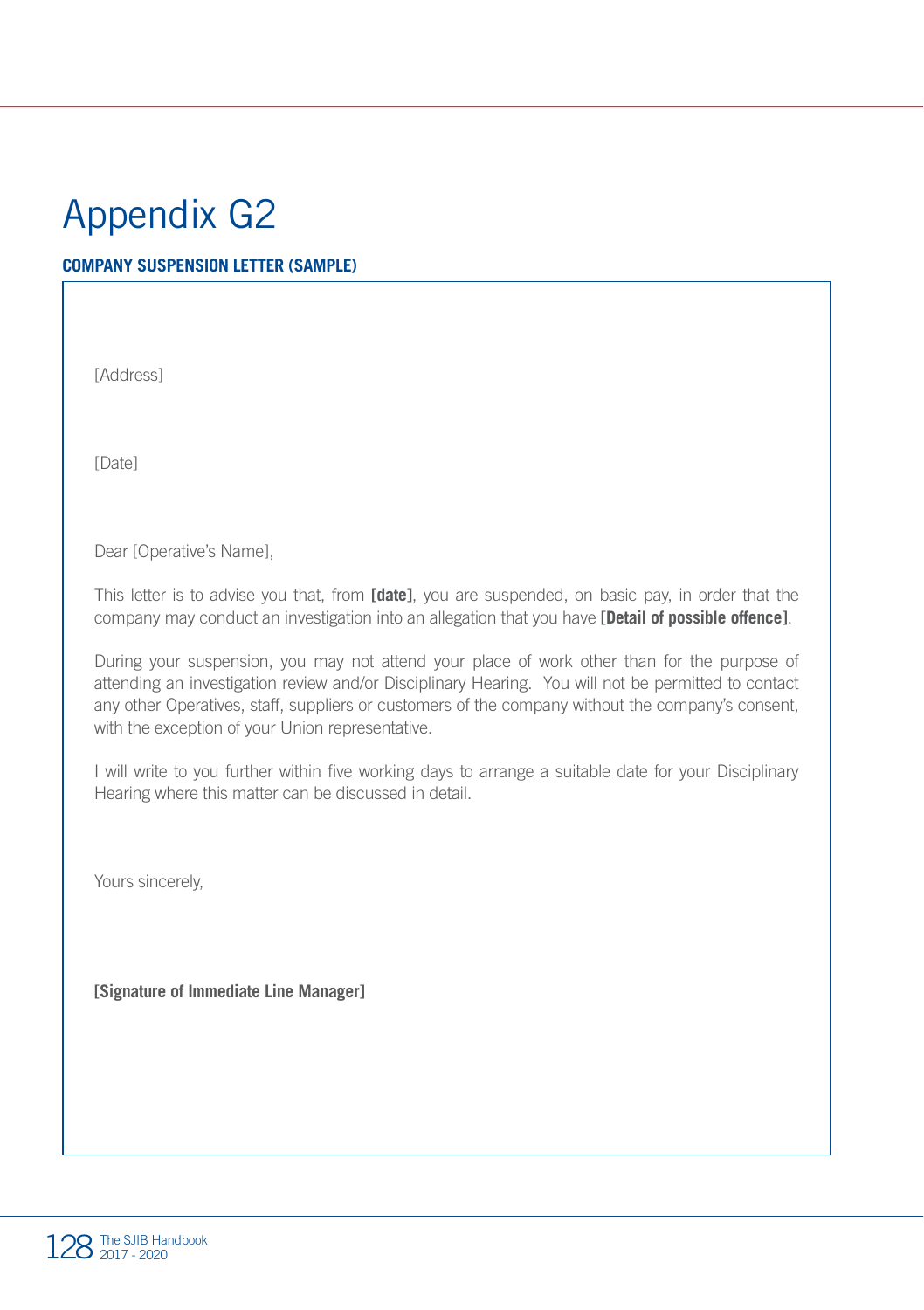#### **COMPANY LETTER INVITING AN OPERATIVE TO A DISCIPLINARY HEARING (SAMPLE)**

[Address]

[Date]

Dear [Operative's Name],

This letter is to invite you to attend a Disciplinary Hearing on **[Date of Hearing]** at **[Time of Hearing]** which is to be held at **[Place of Hearing]**. The possibility of disciplinary action being taken against you, in accordance with the SJIB or Company's Disciplinary Procedure, will be considered at this interview with regard to **[Specific behaviour / conduct to be considered and relevant dates on which the incident (s) took place]**.

You are entitled, if you wish, to be accompanied either by a fellow worker, or your Union representative, or an official employed by the Union who, to the satisfaction of the employer, has been certified by the Union as being competent to accompany a worker. **In the case of an Apprentice, the company would prefer the Operative to be accompanied by their parent or guardian**.

If, for good reason, you, or the person you wish to accompany you, cannot attend this interview, please inform **[details]** office as soon as possible in order to arrange an alternative date.

Yours sincerely,

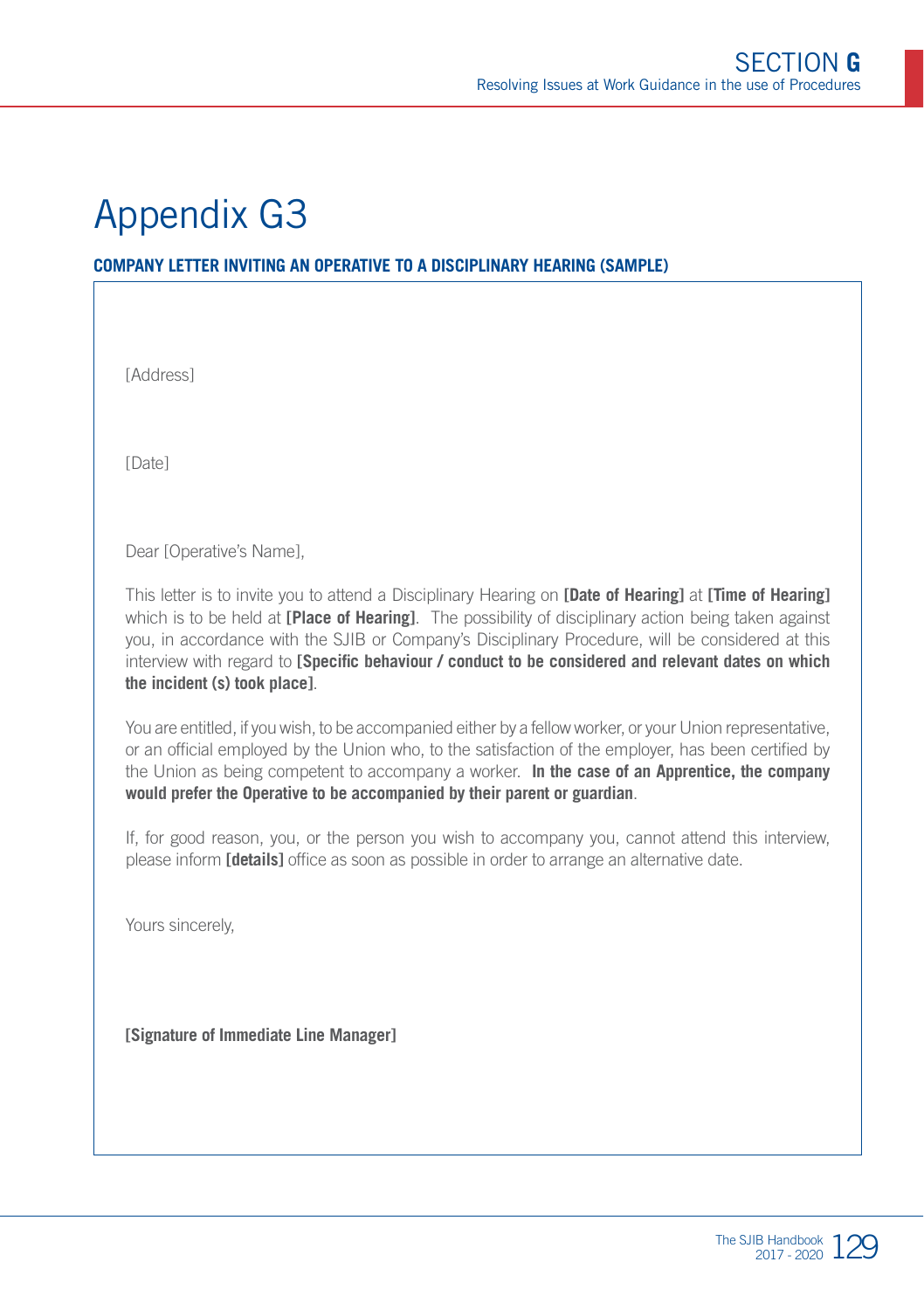#### **COMPANY LETTER ADVISING AN OPERATIVE OF POST HEARING DECISION (SAMPLE)**

[Address]

[Date]

Dear [Operative's Name],

This letter is to confirm the decision taken at the Disciplinary Hearing held on **[Date of Hearing]** that you **[be summarily dismissed without notice or payment in lieu of notice or be issued with a Verbal / Written / Final Written warning]** in accordance with the SJIB or Company Disciplinary Procedure.

Your last day of employment with the company was **[Date of Last Day of Service]** (only applicable if dismissed).

**OR**

This warning will remain on your file for a period of **[6 months or 12 months, see sections G8.2, G8.3, G8.4 & G8.6 for guidance]**.

The reasons for this disciplinary action are: **[Nature of relevant offence/ conduct and the dates on which the incident (s) took place]**.

You have the right to appeal against this decision in writing to **[Addressee of such an Appeal Letter]** within ten normal working days of receiving this letter. Your letter should state the grounds on which you are appealing.

Yours sincerely,

|         | Present at Interview: <b>[Names of those present at Hearing]</b>                   |
|---------|------------------------------------------------------------------------------------|
| Signed: | <b>[Signature of Operative]</b> (or, if he refuses to sign, a note to that effect) |
| Date:   | <b>Solution</b> Issued                                                             |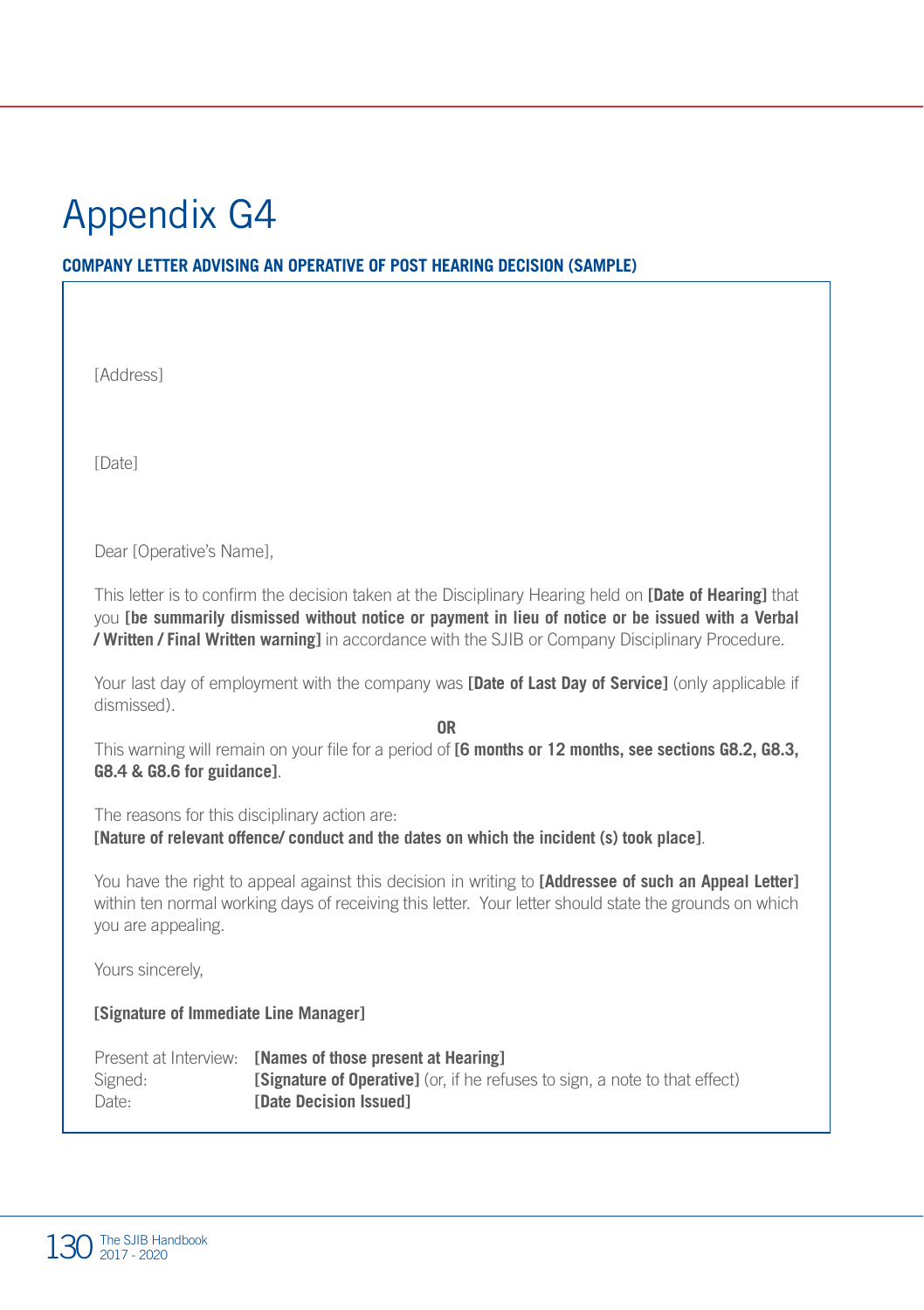#### **COMPANY LETTER CONFIRMING DATE OF APPEAL HEARING (SAMPLE)**

[Address]

[Date]

Dear [Operative's Name],

You have appealed against the **[verbal / written / final written warning / notice of dismissal]**, confirmed to you in writing on the **[Date of Confirmation]**.

Your appeal will be heard by **[Name]** in **[Place of Appeal]** on **[Date of Appeal Hearing]** at **[Time]**.

The decision of this Appeal Hearing is final. You have the right to attend this meeting alone, or to be accompanied by a fellow worker, your Union representative, or an official employed by the Union who, to the satisfaction of the employer, has been certified by the Union as being competent to accompany a worker. **In the case of an Apprentice, the company prefers the Operative to be accompanied by their parent or guardian**.

Yours sincerely,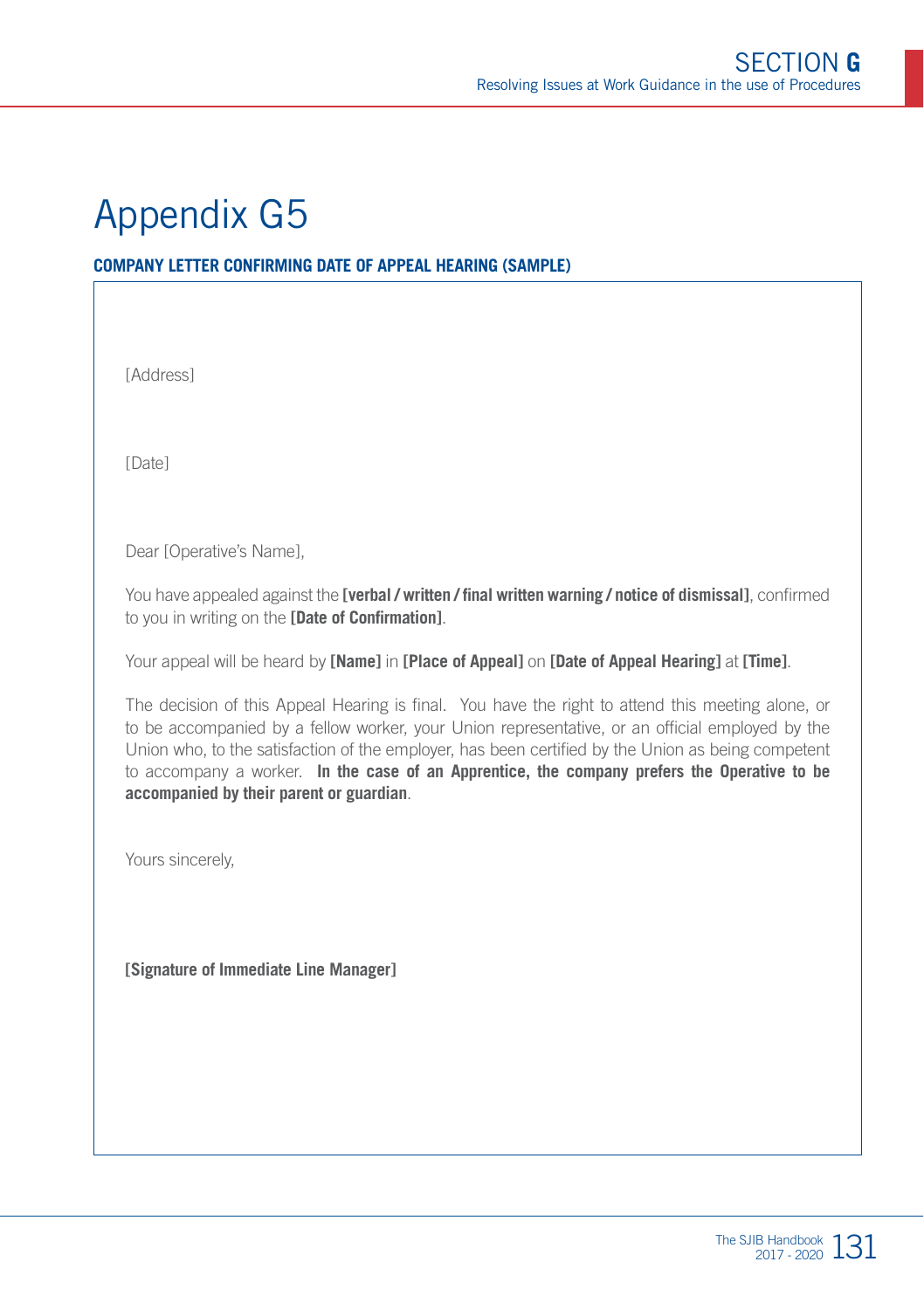#### **COMPANY LETTER ADVISING AN OPERATIVE OF APPEAL DECISION (SAMPLE)**

[Address]

[Date]

Dear [Operative's Name],

You appealed against the decision of the Disciplinary Hearing that you be given a **[Level of warning issued / dismissal]**. The Appeal Hearing was held on **[Date of Hearing]**.

This letter is to confirm the decision taken by the Manager who conducted the Appeal Hearing, namely, that the decision to **[issue a \_\_\_\_\_\_\_\_\_\_\_\_ warning / dismiss] [stands]** or **[be revoked]**.

**[Specify the reasons for the decision, particularly if the original decision is revoked]**

Yours sincerely,

#### **[Signature of Immediate Line Manager]**

#### **NB. Guidance Note**

Any appeals against verbal and formal written warnings are exercised solely by means of an employer's disciplinary procedure and the procedure ends at this stage, there being no further right of appeal.

In respect of dismissal appeals only and following exhaustion of an employer's disciplinary procedure, an employee has the right to invoke the National Disputes Committee appeals procedure using the provisions of the SJIB Procedure for Handling and Resolving Disciplinary and Redundancy Dismissal Appeals, (see Appendix G7).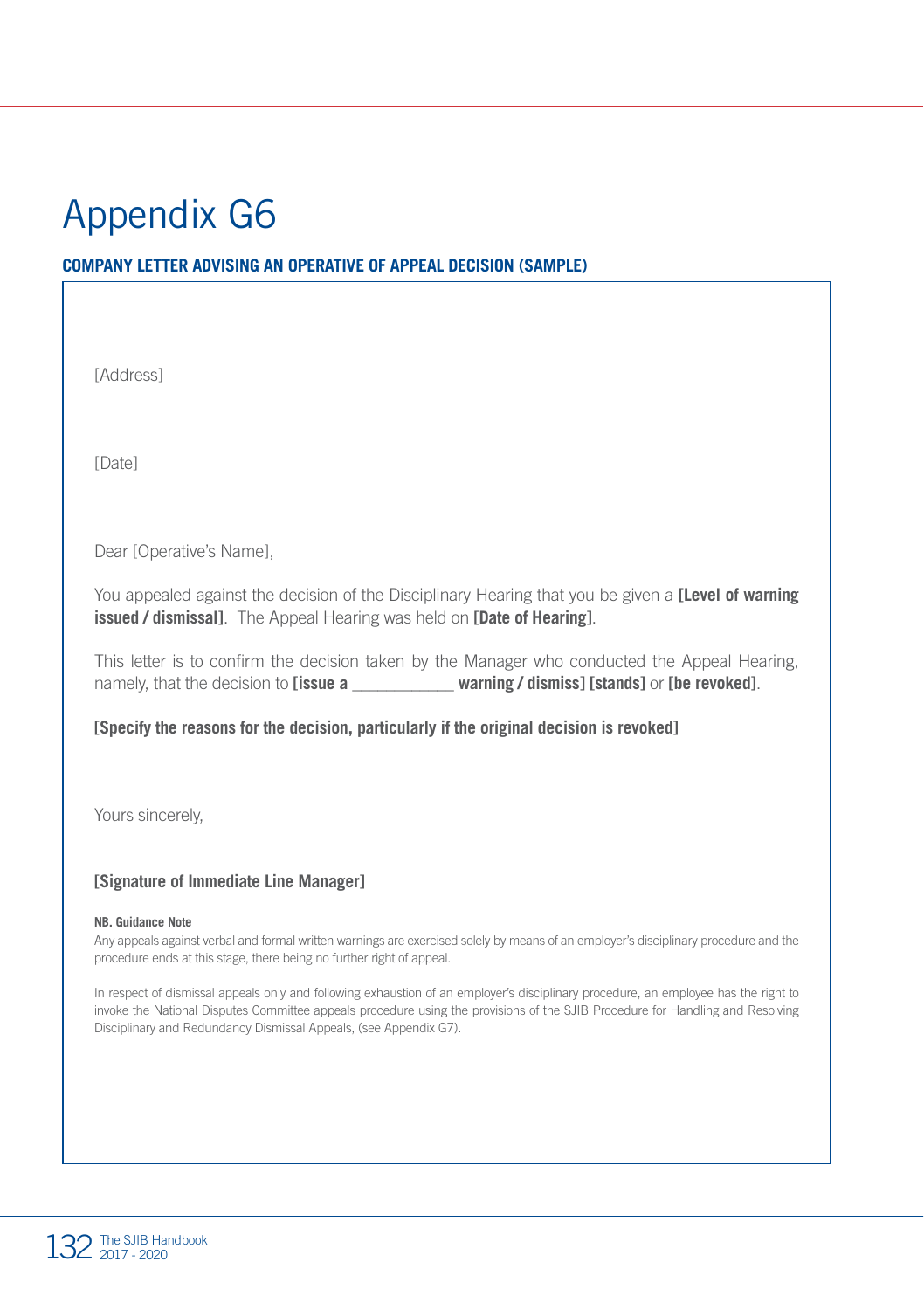#### **THE SJIB PROCEDURE FOR HANDLING AND RESOLVING DISCIPLINARY AND REDUNDANCY DISMISSAL APPEALS**

#### 1.0 **Domestic Appeals**

#### (a) **Disciplinary dismissals (excluding probationary period)**

Where an employee is either dismissed on notice for misconduct or dismissed summarily without notice for gross misconduct his right of appeal against such dismissal shall be determined as follows:

#### (i) **Domestic appeal**

The employer's disciplinary procedure must make provision for a domestic appeal meeting to be made available to the dismissed Operative. Minutes of the proceedings and the outcome of the appeal meeting are to be confirmed in writing by the employer and sent to the Operative. If the domestic appeal meeting fails to resolve matters to the satisfaction of the employee, then the Operative may refer it to the Union Regional Officer and request a Stage 2 meeting.

#### (ii) **Disciplinary dismissals during the probationary period**

During a probationary period, any appeal against dismissal must be made using the relevant appeal provisions included in the employer's disciplinary procedure (see paragraph G9.4).

(iii) **Disciplinary action short of dismissal** 

Any appeal against disciplinary action, short of dismissal (i.e. disciplinary transfer, disciplinary suspension and/or warning) must be made using the relevant appeal provisions included in the employer's disciplinary procedure.

#### (b) **Redundancy Dismissals**

Where an Operative wishes to challenge his selection for redundancy, the employer must make arrangements to hold a domestic appeals meeting. Minutes of the proceedings and the outcome of the appeal meeting shall be confirmed in writing by the employer and sent to the employee. If this appeal meeting fails to resolve matters to the satisfaction of the Operative, the issue may be referred to the Union Regional Officer, for consideration of a Stage 2 meeting.

#### 2.0 **Stage 2 Meeting**

If the domestic appeal meeting in respect of either disciplinary or redundancy dismissal fails to resolve matters, the Operative may refer to the Union Regional Officer and request that a Stage 2 meeting be arranged. The minutes of the relevant domestic appeal meeting shall be made available at this meeting, which shall normally take place within ten working days from the employer receiving such a request from the Union Regional Officer, or as otherwise mutually agreed.

Minutes of the proceedings and the outcome of the Stage 2 meeting shall be set down by the employer and agreed by the parties. This is an essential part of the process; the minutes of the Stage 2 proceedings and those from the relevant domestic appeal meeting are central to discussions in any further stages of the procedure.

If a resolution is not reached at Stage 2, the Union Regional Officer, on behalf of and at the request of the Operative, may pursue an appeal through the National Dispute Committee.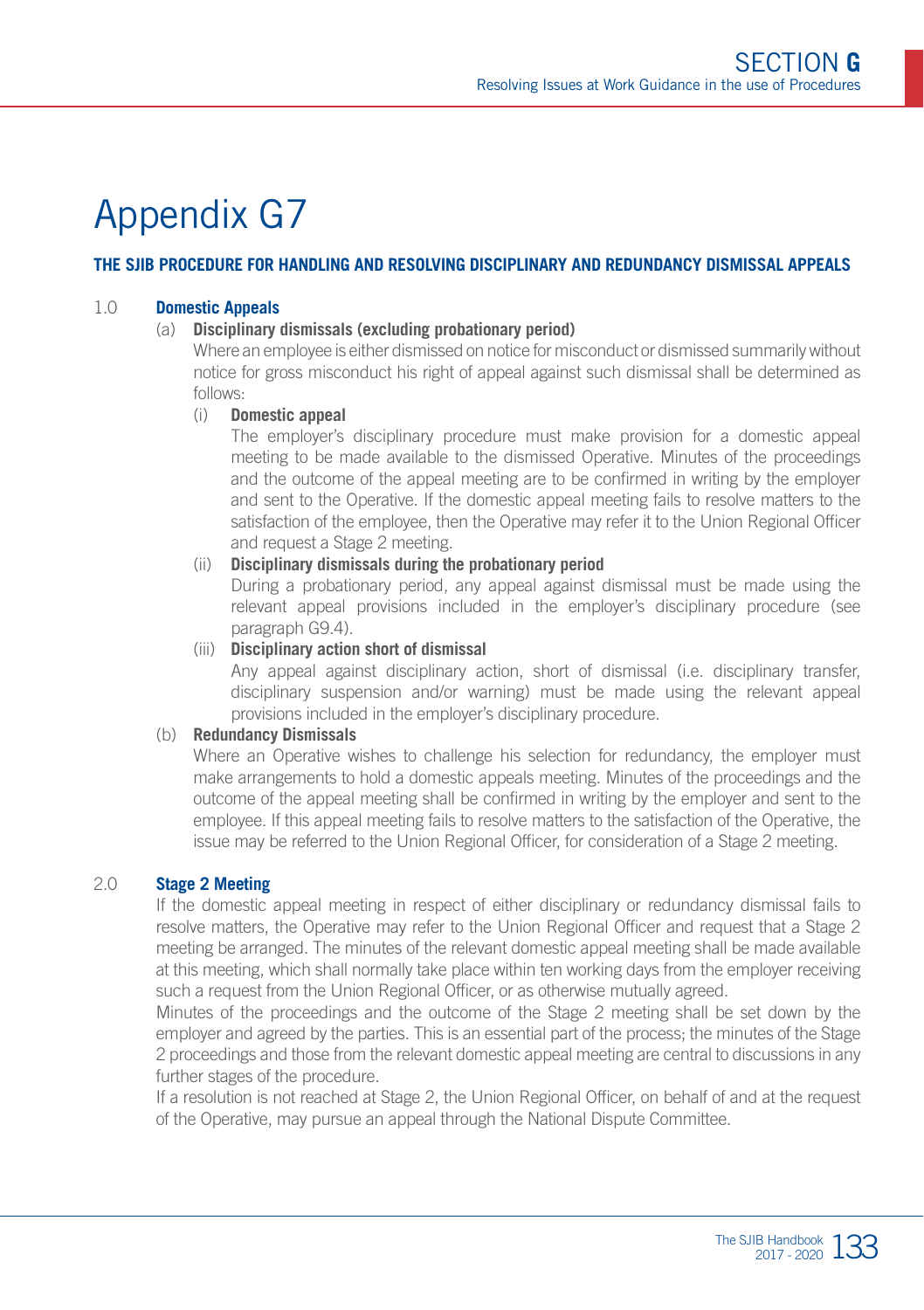# Appendix G7 continued

#### 3.0 **National Dispute Committee**

#### (a) **Application to the National Dispute Committee**

The Regional Officer of the Union will inform the employer, within five working days of the failure to agree at Stage 2, if it is their intention either to apply to the National Dispute Committee for an appeal hearing or to withdraw the claim. If the Regional Officer decides to proceed, an application shall be made to the Secretary to the SJIB for the matter to be heard by the National Dispute Committee.

Annex G7 to this Agreement sets out, in full, the directions, timescales and guidance on the documentation required in respect of an application to the National Dispute Committee. The order of business of the hearing is also set out.

#### (b) **Composition of the National Dispute Committee**

The National Dispute Committee will consist of the SJIB Chairman, the Secretary of the SJIB, the lead Union representative and the lead employer representative. The Secretary of the SJIB shall not have a vote.

#### (c) **Committee's Decisions**

Decisions of the National Dispute Committee, which must be unanimous, are final and binding and will fall within the following categories:

- (i) Confirmation of dismissal; or
- (ii) Re-employment on a specified date, without continuity of employment; or
- (iii) Re-instatement with continuity of employment and without loss of pay; or
- (iv) In conjunction with either (ii) or (iii) above, and if appropriate, a written warning.

It is not within the jurisdiction of the National Dispute Committee to award a financial settlement other than as part of (iii) above.

An agreed statement of the decision shall be provided within five working days for circulation to the parties.

Further practice directions on the submission of a reference in respect of an appeal against dismissal and the conduct of hearings are set out in Annex G7.

If, in the opinion of the National Dispute Committee, the matter at issue has implications for the industry in general, it may decide to refer the matter directly to the National Board and to recommend arrangements which should prevail in the interim.

It is recognised that an eligible employee may decide to submit an Employment Tribunal claim in relation to the same matter. If so, the Operative should submit this, within three months of the event, but accompanied by a request to the Employment Tribunal that the claim be stayed, i.e. held in abeyance, until the decision of the National Dispute Committee is known.

#### 4.0 **Mediation**

It may be appropriate to invite the Secretary of the SJIB to provide mediation at any stage of the procedure.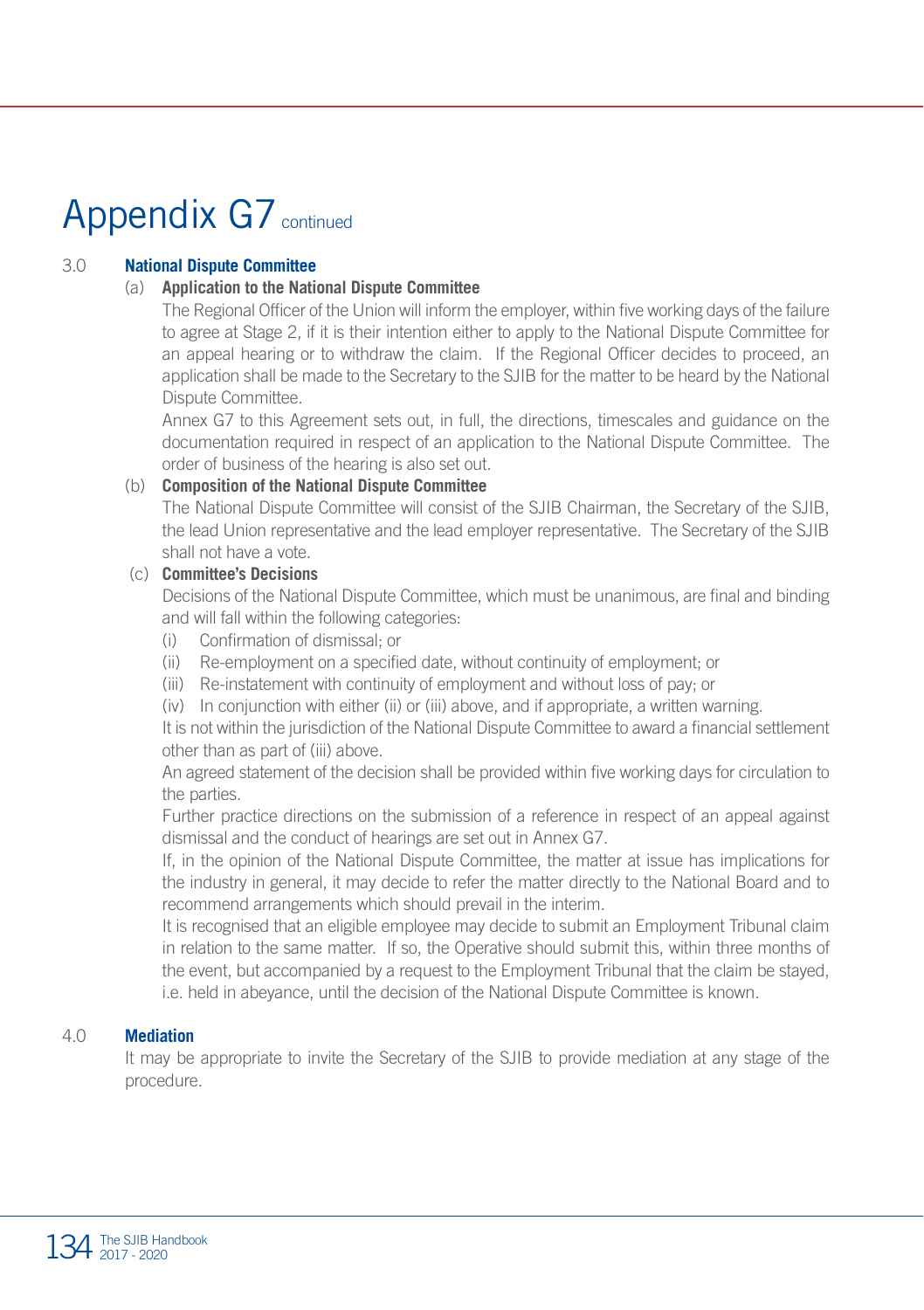### Annex G7

#### **APPEALS AGAINST DISMISSAL – NATIONAL DISPUTE COMMITTEE PRACTICE DIRECTIONS**

#### 1.0 **Application for a National Dispute Committee Appeal Hearing**

- (a) Failing settlement at Stage 2, the Regional Officer of the Union may submit an application for the matter to be heard by the National Dispute Committee.
- (b) In the interests of best practice and to ensure speedy processing of material, copies of the application for a National Dispute Committee Appeal Hearing must be prepared and submitted to the Secretary to the SJIB no later than ten working days from the date of the failure to agree Stage 2.
- (c) The Application must be accompanied by the case papers, collated and indexed, which must include the jointly agreed domestic appeal and Stage 2 minutes.
- (d) The Secretary of the SJIB, in consultation with the Chairman of the SJIB, the lead Union Representative and the lead employers' representative will arrange a hearing date, which shall provide the employer (the respondent) with no less than 21 days notice of the National Dispute Committee Appeal Hearing.
- (e) The respondent will be advised of the date of the Hearing and supplied with the case papers. If he so chooses, the respondent shall be provided with the opportunity to submit a written response to the Application made by the Union Regional Officer, and to submit any further relevant documentation to the Secretary of the SJIB which is to be received no later than ten working days prior to the Hearing.
- (f) Upon receipt of the response, the Secretary of the SJIB will circulate the full case papers to the parties and the members of the National Dispute Committee.

#### 2.0 **Order of Business at a National Dispute Committee Appeal Hearing**

- (a) Committee meets in private and;
	- Considers written evidence.
	- Agrees conduct of hearing.
- (b) Committee invites both the applicant's representatives and respondent's representatives into room.
- (c) Chairman;
	- Introduces.
	- Explains how the hearing will be conducted.
	- Invites both parties involved to introduce themselves.
- (d) Applicant's representative presents case.
- (e) Committee questions\* applicant's representative.
- (f) Respondent's representative questions\* applicant's representative.
- (g) Respondent's representative presents case.
- (h) Committee questions\* respondent's representative.
- (i) Applicant's representative questions\* respondent's representative.
- (j) Applicant's representative sums up\*\*.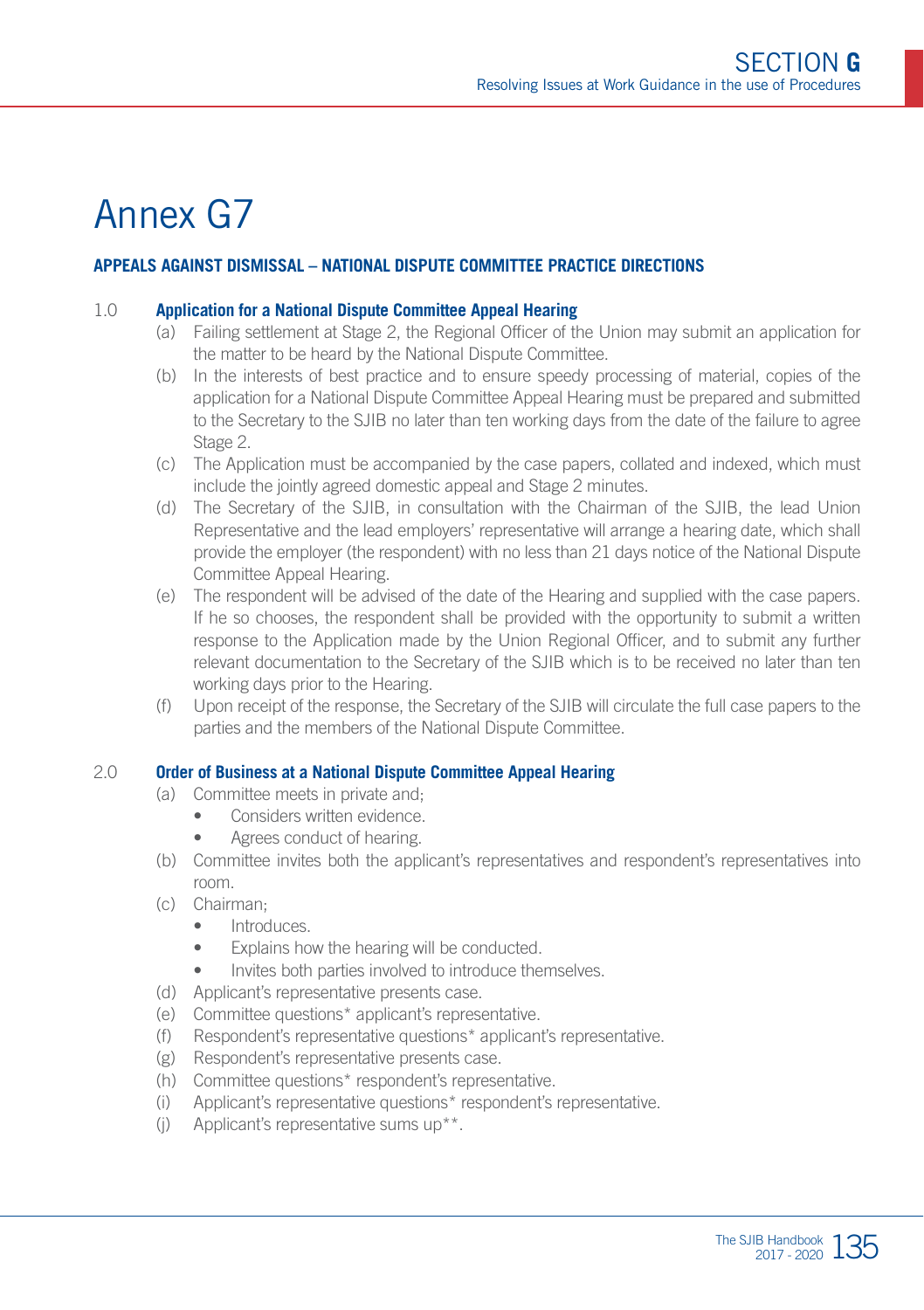### Annex G7 continued

- (k) Respondent's representative sums up\*\*.
- (l) Committee considers its decision in private, based on its assessment of all relevant circumstances. (Appendix G7, 3.0 (c) sets out the range of options that may be considered).
- (m) Committee gives its formal decision to both parties.
- (n) An agreed statement of the decision shall be provided within five working days for circulation to the parties.
- **Note:**\* Questions are to be confined to questions of clarification.
	- \*\* No new evidence should be presented in the final summing up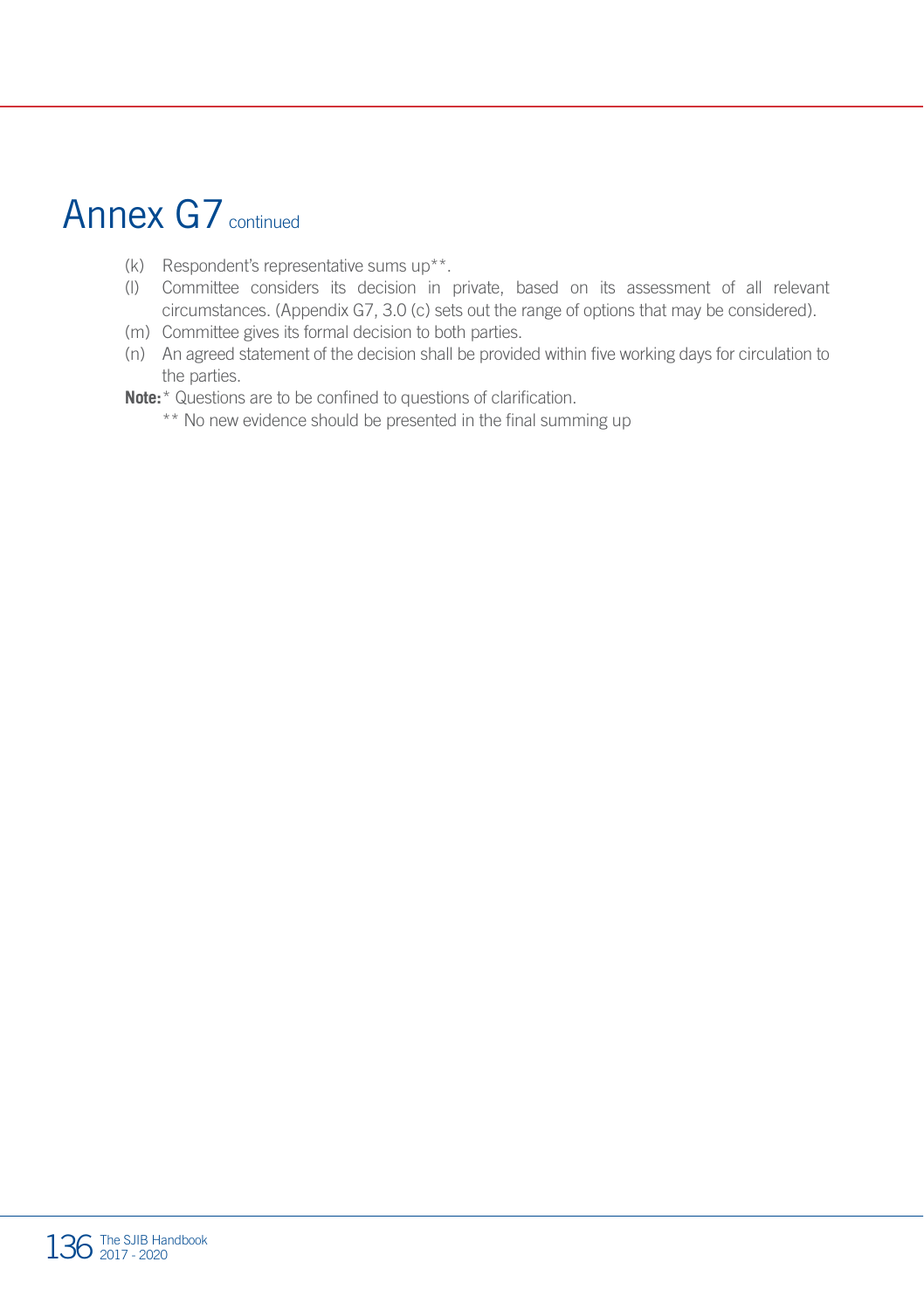#### **THE SJIB PROCEDURE FOR HANDLING AND RESOLVING INDIVIDUAL AND COLLECTIVE GRIEVANCES**

#### 1.0 **Company Grievance Procedures**

- (a) Each company in membership of the SJIB will ensure that it has in place a formal, written grievance procedure. The terms of this procedure shall be consistent with the requirements of Section G of the SJIB Handbook, Resolving Issues at Work.
- (b) Observance of these requirements is deemed to constitute compliance with good practice, as outlined in the ACAS Code of Practice on Disciplinary and Grievance Procedures.

#### 2.0 **Normal Working**

- (a) There shall be no stoppage of work, or any other industrial action, while any of the domestic or external stages of the procedure are being used.
- (b) The status quo (i.e. whatever conditions, practice or agreement on working and management arrangements, established in accordance with the National Working Rules which applied prior to the dispute) will be maintained until a resolution is achieved through the procedure, or the procedure is exhausted.
- (c) Any unprocedural action by an Operative contrary to the above paragraph shall entitle the employer:
	- (i) To make deductions of pay, benefits, allowances and other contractual payments for the relevant period(s) and;
	- (ii) To take disciplinary action.

#### 3.0 **Domestic Resolution (Informal)**

- (a) It is usually best for all involved if grievances are resolved speedily and informally. Accordingly, the Operative concerned should, normally, in the first instance, bring any issue or complaint to the attention of the foreman or other immediate supervisor.
- (b) In a situation where a collective grievance exists, a designated employee, together with a Union representative, should bring the issue or complaint to the attention of the foreman or other immediate supervisor.
- (c) The employer is normally expected to respond to the Operative within seven working days.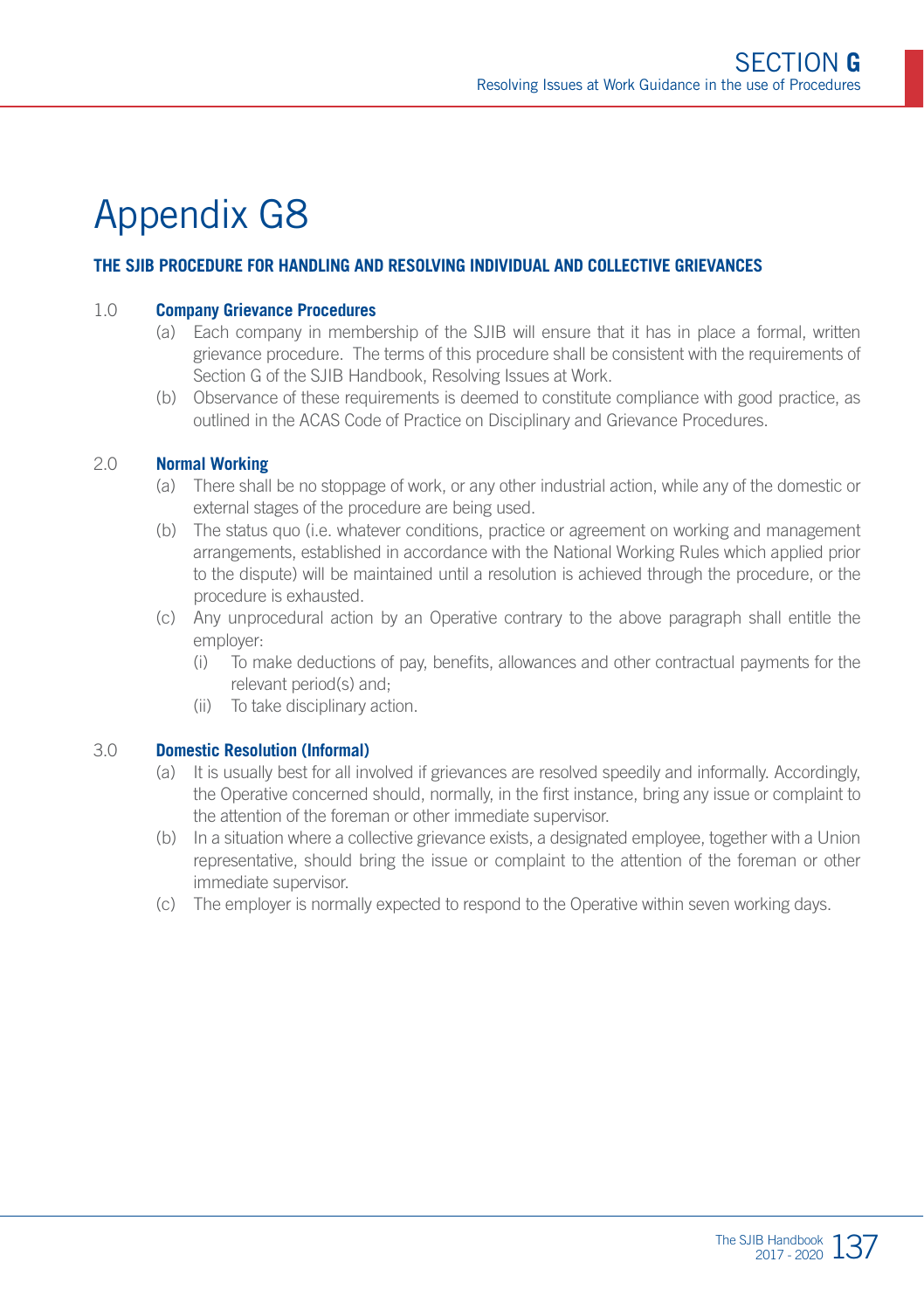### Appendix G8 continued

#### 4.0 **Summary of the Stages of the Formal Procedure and Appropriate Representation**

#### (a) **Stage 1 – Domestic**

- Individual/Shop Steward or the Union Regional Officer/Employer designated representative
- **Note:** Where a small company does not have a Shop Steward, the Union Regional Officer may be called in. In these circumstances Stages 1 and 2 of this Procedure may be combined.
- (b) **Stage 2 Domestic** Individual/Union Regional Officer/Senior employer representative. (c) **Stage 3 – Regional Dispute Committee**
	- Union representative/Secretary of the SJIB/Employer representative/Record clerk.
- (d) **Stage 4 National Dispute Committee**
	- SJIB Chairman.
	- Lead Union representative/Lead employers' representative/Secretary of the SJIB.

#### 5.0 **Domestic Resolution (Formal): Stage 1**

Following failure to resolve the matter on an informal basis, it may then be referred, using the procedure, to the Shop Steward or the Union Regional Officer for formal consideration with the employer's designated representative. Minutes of the proceedings and the outcome of the meeting shall be set down by the employer and agreed by the parties.

#### 6.0 **Stage 2**

If a settlement is not achieved at Stage 1, the Operative may refer to the Regional Officer and request a Stage 2 meeting. The Stage 1 minutes shall be made available at the meeting, which shall take place within ten working days of the receipt of notification of the issues by the Union Regional Officer, or as otherwise mutually agreed. Minutes of the proceedings and the outcome of the Stage 2 meeting shall be set down by the employer and agreed by the parties. This is an essential part of the process; the minutes of the Stage 2 proceedings and those from the Stage 1 meeting are central to discussions in any further stages of the procedure.

#### 7.0 **Mediation**

If settlement is not reached at Stage 2, it may be appropriate at this point for either party to invite the Secretary of the SJIB to provide mediation.

**Note**: Separate provisions apply in the event of a failure to agree at Stage 2 in relation to disciplinary dismissal and redundancy appeal cases.

#### 8.0 **Next Stage of Procedure**

If settlement is not reached at Stage 2 or following mediation, and either party wishes to pursue the case further the next stage of the procedure shall be Stage 3.

**Note:** Separate provisions apply in the event of a failure to agree at Stage 2 in relation to disciplinary dismissal and redundancy appeal cases.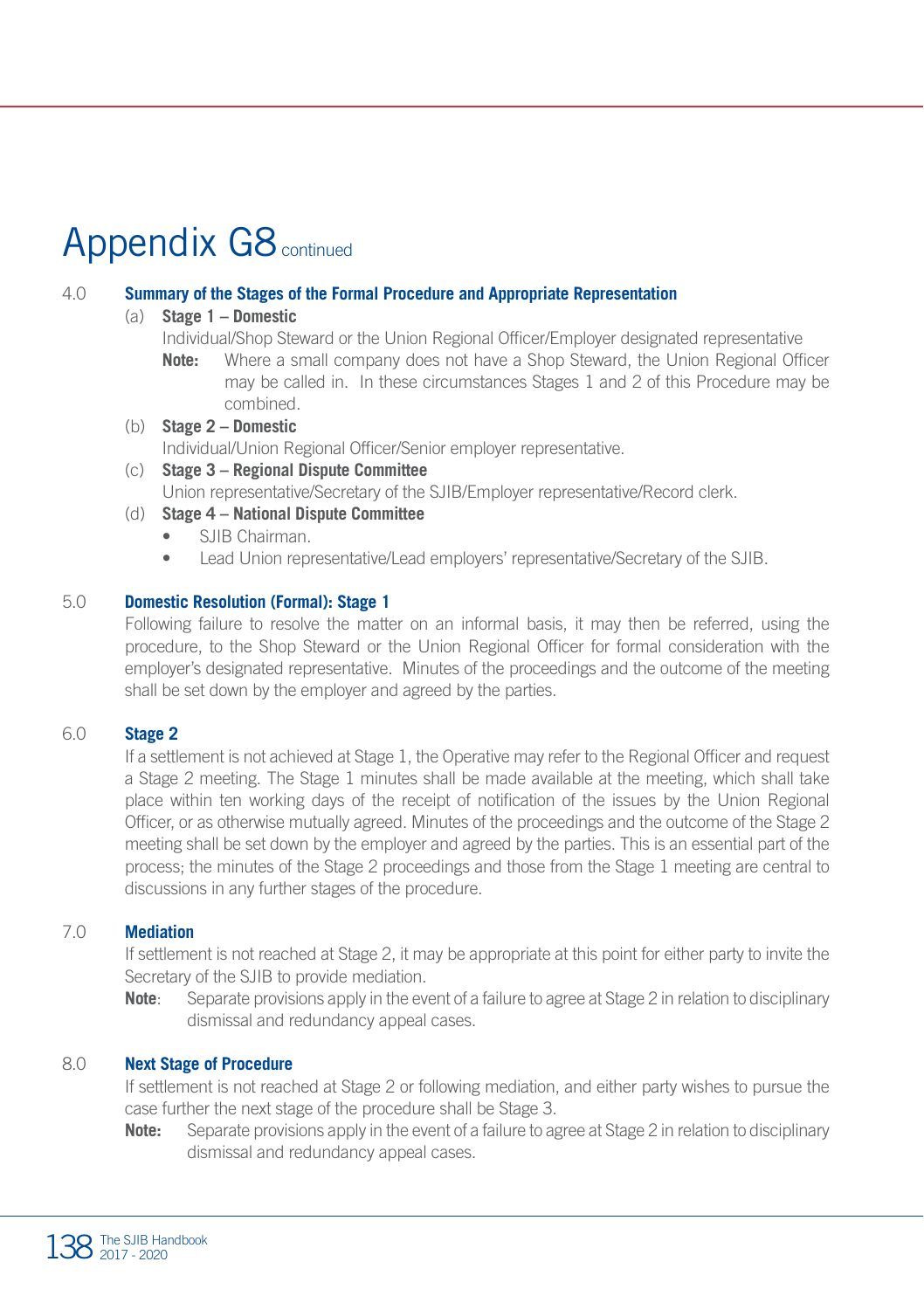#### 9.0 **Stage 3**

Failing settlement at Stage 2, the Secretary of the SJIB, following consultation with the leaders of both parties, may deem the procedure to be exhausted on matters which are not SJIB related.

Where it is not possible to resolve the matter, either party may pursue the matter further by referring it to a Regional Dispute Committee of the National Board. The Secretary of the SJIB, in consultation with the leaders of the parties, will appoint an employer representative and a Union representative to serve on the Regional Dispute Committee. A record clerk will also be appointed to minute the proceedings. Neither the employer nor the Union representative shall be directly involved in the dispute. Neither the Secretary of the SJIB nor the record clerk shall have a vote.

Annex G to this Procedure sets out in full the directions, timescales, and guidance on the documentation required in respect of an application to the Regional Dispute Committee. The order of business of the hearing is also set out.

In consultation with the record clerk, minutes of the Stage 3 proceedings and the outcome of the meeting shall be set down by the Secretary of the SJIB and agreed by the parties. This is essential, particularly if there is a failure to agree and the matter is to be pursued to Stage 4.

After hearing the presentation of the case together with all relevant evidence, the Regional Dispute Committee shall make a decision, which shall be unanimous, on all matters referred from the preceding stage of the procedure. Where a unanimous decision is reached on the matters at issue, the procedure will be regarded as exhausted. There is no further right of appeal.

The decision will be final and binding on all parties.

An agreed statement of the decision will be prepared on the day for immediate circulation to the parties.

#### 10.0 **Stage 4**

Failing a unanimous decision at Stage 3 the employer or the Operative may pursue the matter further by referring it for a final hearing and decision at Stage 4, the National Dispute Committee.

Annex G8 to this Procedure sets out, in full, the directions, timescales and guidance on the documentation required in respect of an application to the National Dispute Committee. The order of business of the hearing is also set out.

The National Dispute Committee will consist of the SJIB Chairman, the leader of the Union side, the leader of the employer's side and the Secretary of the SJIB. The Secretary of the SJIB will not have a vote.

After hearing the presentation of the case together with all relevant evidence, the National Dispute Committee shall make a decision, which shall be unanimous, on all matters referred from the preceding stage of the procedure.

The decision will be final and binding on both parties and there will be no right of appeal.

An agreed statement of the decision shall be provided within five working days for circulation to the parties.

If, in the opinion of the National Dispute Committee, the matter at issue has implications for the industry in general, it may decide to refer the matter directly to the National Board and to recommend arrangements which should prevail in the interim.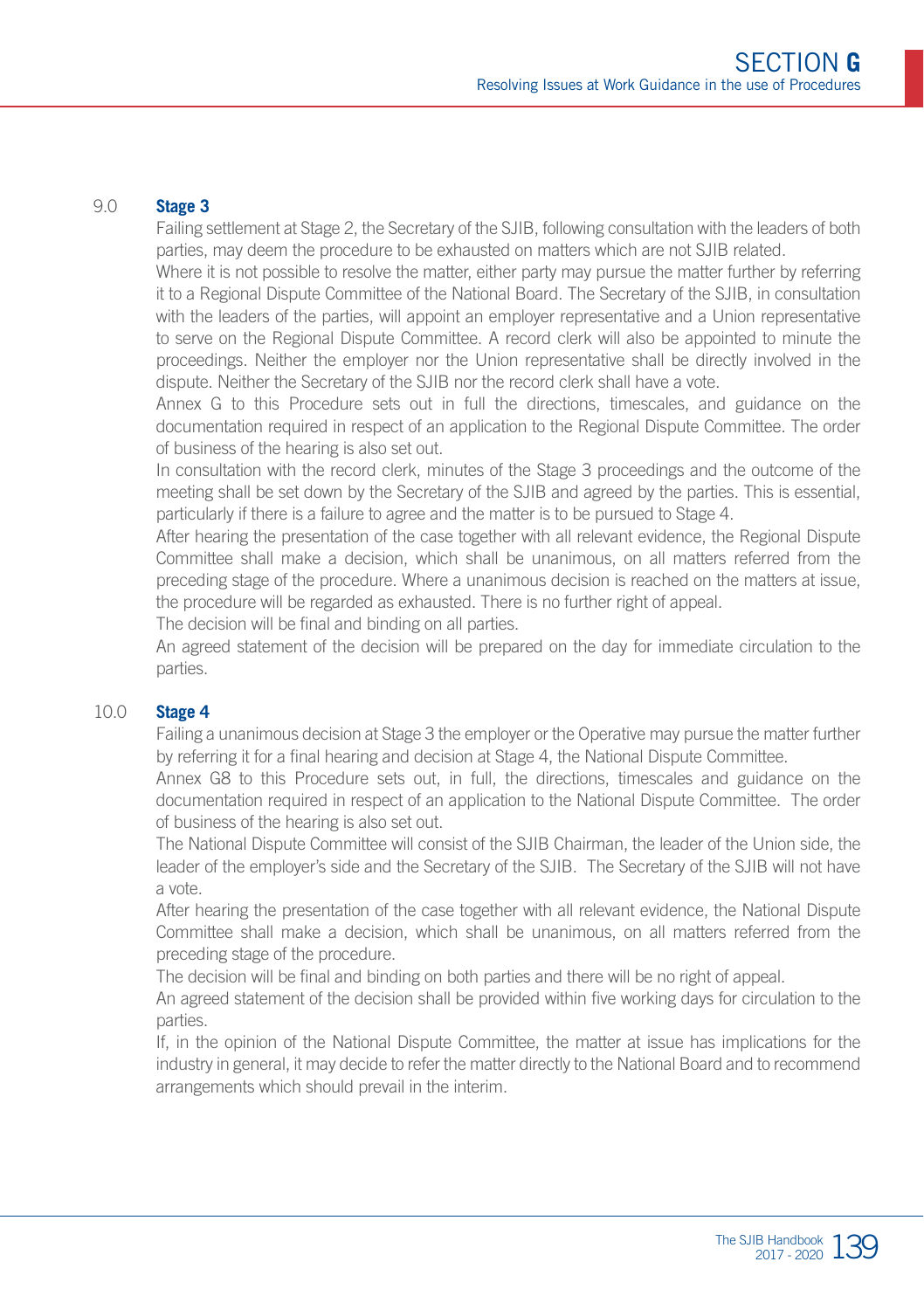### Annex G8

#### **REGIONAL DISPUTE COMMITTEE (STAGE 3) PRACTICE DIRECTIONS**

#### 1.0 **Application to Regional Dispute Committee (Stage 3)**

- (a) Failing settlement at Stage 2, either party may pursue the matter further and refer it to a Regional Dispute Committee of the National Board.
- (b) In the interests of best practice and to ensure speedy processing of material, copies of the Application to Stage 3 and case papers must be prepared and submitted to the Secretary of the SJIB, no later than ten working days from the date of the failure to agree at Stage 2.
- (c) The Application must be accompanied by the full case papers collated and indexed, including the jointly agreed Stage 1 and Stage 2 minutes and any supporting documentary evidence, for example, signed witness statements.
- (d) On receipt of these documents the Secretary of the SJIB will circulate copies to the other party to the dispute. At the same time, the Secretary of the SJIB, in consultation with the leaders of the parties, will appoint an employer and Union representative and a record clerk to serve on the Committee. The date for the hearing will also be set.
- (e) The other party to the dispute will be expected to submit a written response to the Application, no later than ten working days in advance of the Dispute Committee hearing. The response shall contain any necessary supporting documentation.
- (f) Upon receipt of the response, the Secretary of the SJIB will circulate the full case papers to the parties and the members of the Regional Dispute Committee.

#### **NATIONAL DISPUTE COMMITTEE (STAGE 4) PRACTICE DIRECTIONS**

#### 2.0 **Application to National Dispute Committee (Stage 4)**

- (a) Failing settlement at Stage 3, either party may pursue the matter further by referring it for a final hearing and decision at Stage 4, the National Dispute Committee.
- (b) In the interests of best practice and to ensure speedy processing of material, copies of the Application to Stage 4 must be prepared and submitted to the Secretary of the SJIB no later than ten working days from the date of the failure to agree at Stage 3.
- (c) The Application must be accompanied by the collated and indexed case papers and the jointly agreed Stage 1 and Stage 2 minutes which were presented at Stage 3, and must additionally contain the jointly agreed Stage 3 minutes.
- (d) On receipt of these documents, the Secretary of the SJIB will circulate copies to the other party to the dispute, and to the members of the National Dispute Committee. The date of the hearing will also be confirmed by the Secretary of the SJIB.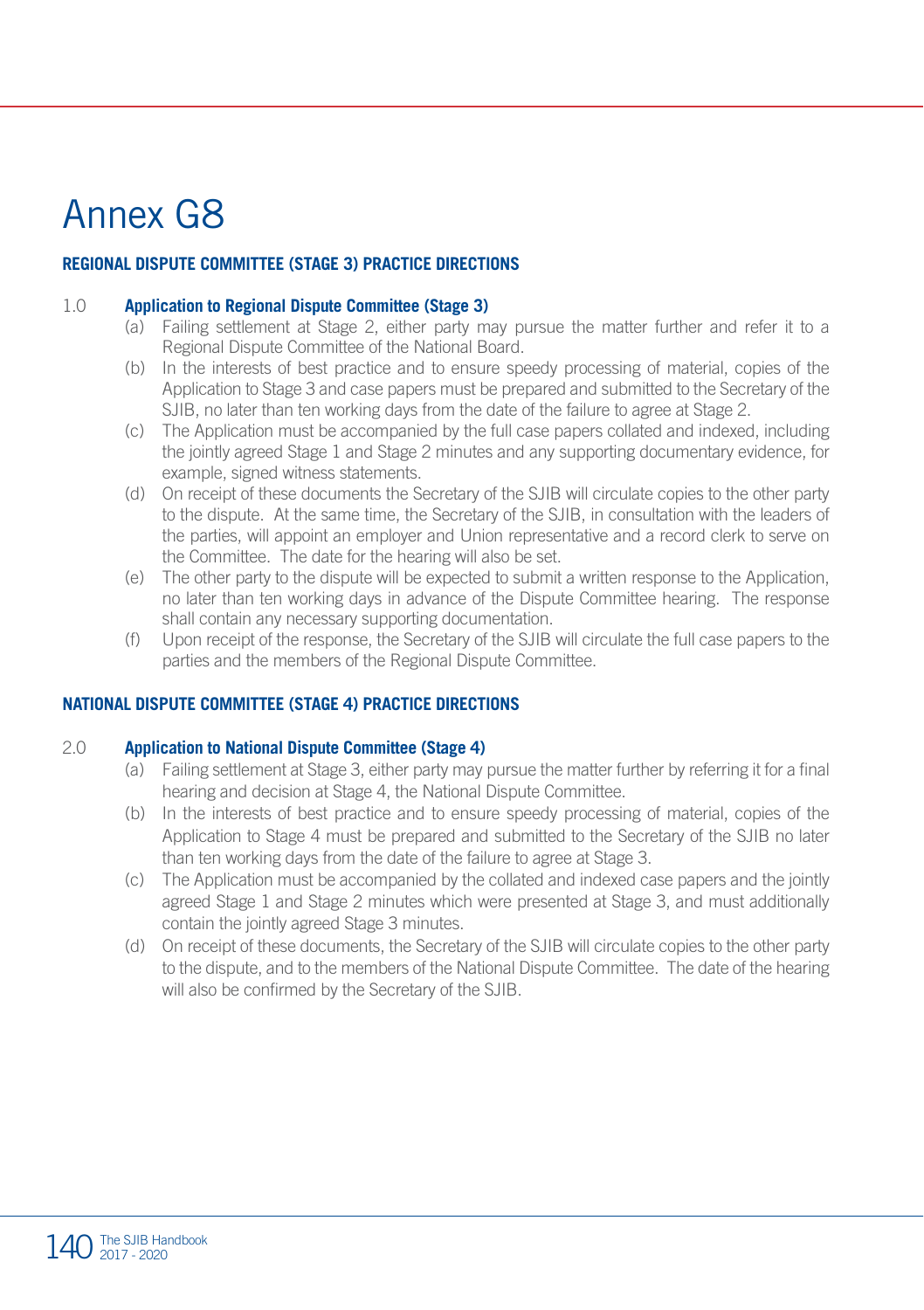#### 3.0 **Order of Business at Regional and National Dispute Hearings**

- (a) Committee meets in private and;
	- Considers written evidence.
	- Agrees conduct of hearing.
- (b) Committee invites applicant's representatives and respondent's representatives into room.
- (c) Chairman;
	- Introduces.
	- Explains how the hearing will be conducted.
	- Invites both parties involved to introduce themselves.
- (d) Applicant's representative presents case.
- (e) Committee questions\* applicant's representative.
- (f) Respondent's representative questions\* applicant's representative.
- (g) Respondent's representative presents case.
- (h) Committee questions\* respondent's representative.
- (i) Applicant's representative questions\* respondent's representative.
- (j) Applicant's representative sums up \*\*.
- (k) Respondent's representative sums up \*\*.
- (l) Committee considers its decision in private, based on its assessment of all relevant circumstances.
- (m) Committee gives its formal decision to both parties.
- (n) An agreed statement of the decision shall be provided within five working days for circulation to the parties.
- **Note:**\*Questions are to be confined to questions of clarification.
	- \*\* No new evidence should be presented in the final summing up.